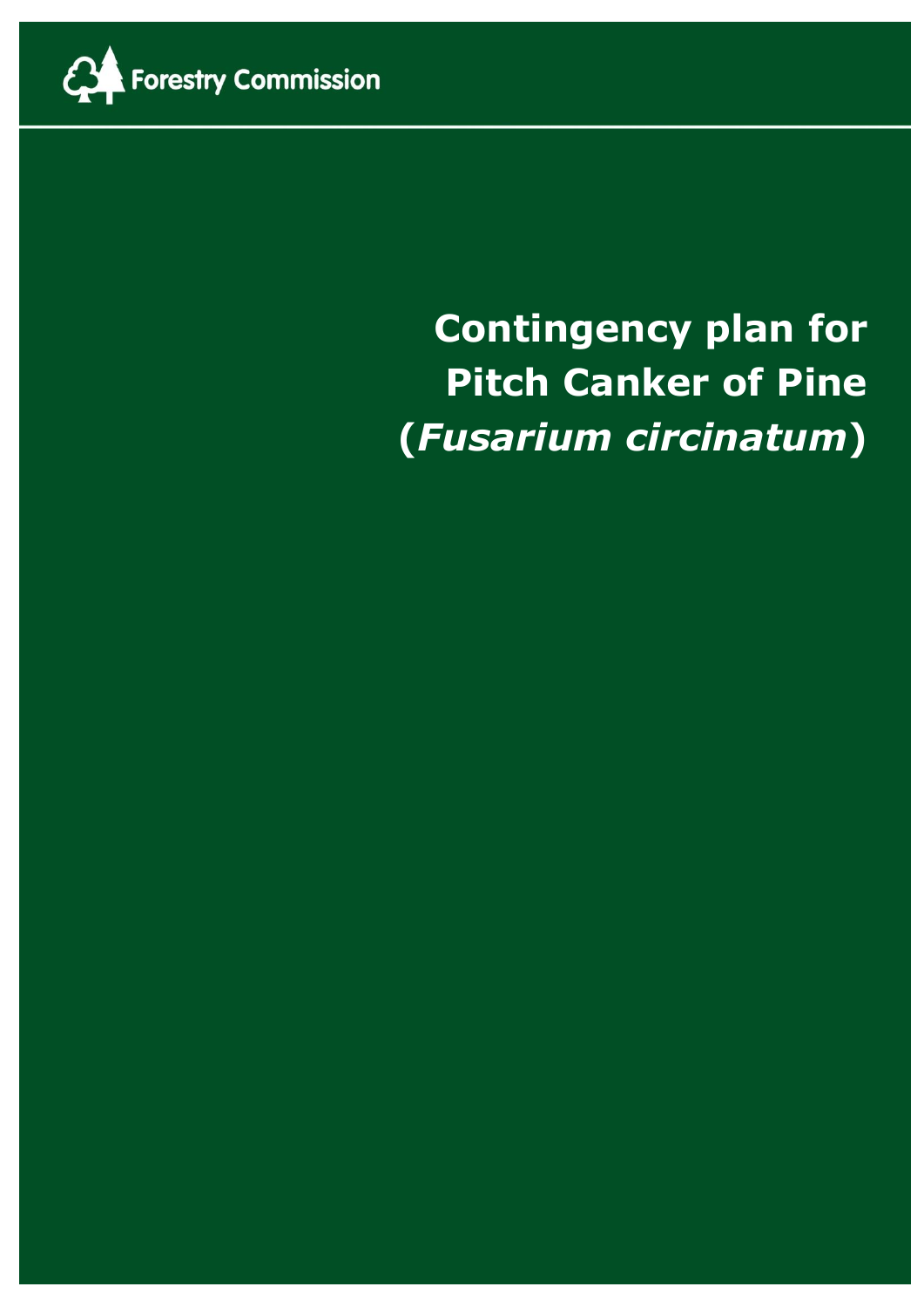

# **INTRODUCTION**

- 1. Serious or significant pests require strategic-level plans developed at a national level, describing the overall aim and high-level objectives to be achieved, and setting out the response strategy to either eradicate or contain the outbreaks.
- 2. Following identification by the UK Plant Health Risk Register, the Plant Health Risk Group (PHRG) has commissioned pest-specific contingency plans for those pests which pose the greatest risk and require stakeholder consultation, including *Fusarium circinatum*.
- 3. The purpose of pest-specific contingency plans is to ensure rapid and effective responses to outbreaks of the pests or diseases described.
- 4. Contingency planning starts with the anticipation and assessment of potential threats, includes preparation and response, and finishes with recovery.

## **Anticipation**

5. Researching sources of information and intelligence about the pest, including surveillance and horizon scanning.

#### **Assessment**

- 6. Identifying concerns and the preparation of plans.
- 7. Setting outbreak objectives.

#### **Preparation**

8. Ensuring staff and stakeholders are familiar with the pest.

#### **Response**

9. Implementing the requirements to either contain or eradicate, including work to determine success.

#### **Recovery**

- 10. Identifying when the response strategy has been effective, or when the response is not considered feasible, cost effective or beneficial.
- 11. The Defra Contingency Plan for Plant Health in England (in draft 2016) gives details of the teams and organisations involved in pest and disease response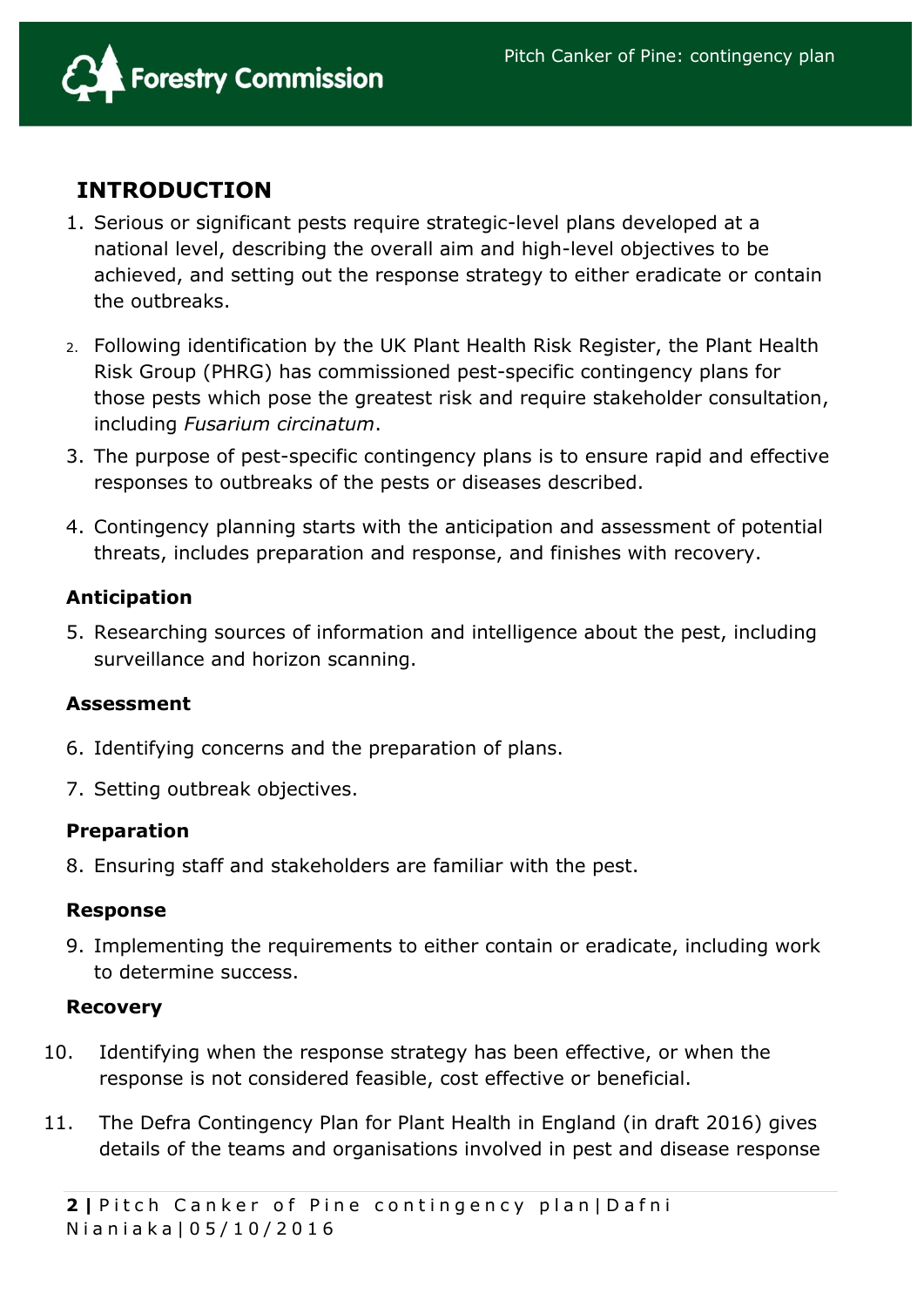

in England, and their responsibilities and governance. It also describes how these teams and organisations will work together in the event of an outbreak of a plant health pest.

# **INTRODUCTION**

The purpose of pest-specific contingency plans is to ensure rapid and effective response to outbreaks of the pests or diseases described, in this case *Fusarium circinatum*, which causes the disease pitch canker of pine. It is designed to help government agencies anticipate, assess, prepare for, prevent, respond to and recover from pest outbreaks.

#### **Scope**

This contingency plan was prepared by the Forestry Commission's cross-border Plant Health Service to be used at country and national levels. It should be used in England in conjunction with the Defra Plant Health Contingency Plan, which was developed by Defra/Fera Science Ltd/APHA, and which provides details as to the level of response required and by whom, depending on the scenario. Forestry Commission England's Forest Services will use OGB17b 'Managing Incidents in the Forestry Commission' for relevant incidents. The Scottish Government (with Forestry Commission Scotland) and the Welsh Government will develop similar documents detailing their management of outbreaks. When an outbreak becomes of UK or Great Britain-wide concern, the UK Chief Plant Health Officer will form an outbreak management team to co-ordinate the activities in the different countries.

This contingency plan falls into three main parts:

- official action following a presumptive diagnosis;
- official action following the confirmation of an outbreak; and
- background information about the pest.

This plan will be updated following new information, lessons identified from outbreaks of other pests, or changes in policy or contact details. (It was last updated in October 2016).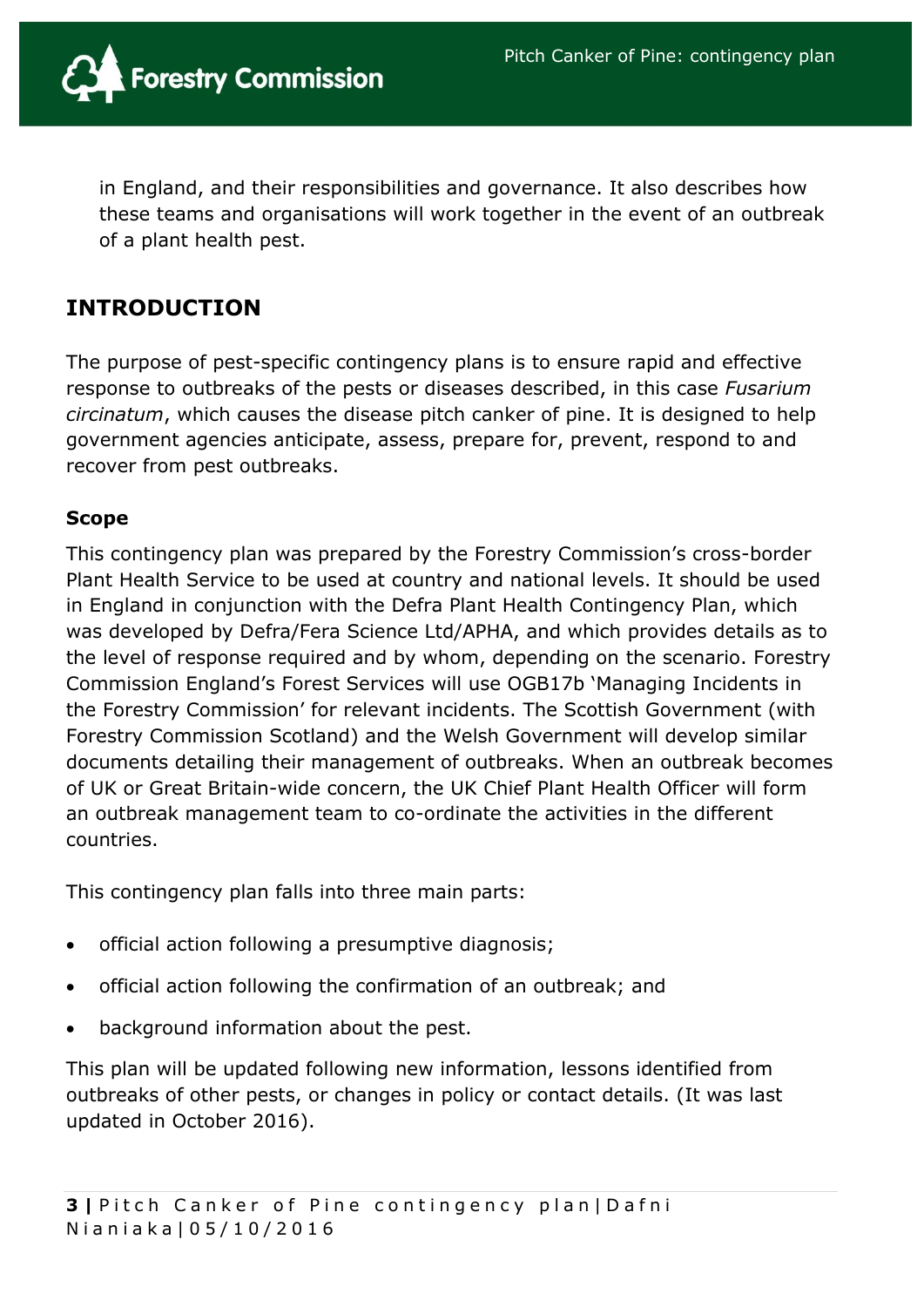

## **Objectives of this plan**

- To raise awareness of the potential threats posed by *F. circinatum,* and therefore ensure that stakeholders are aware of the symptoms it causes.
- To provide guidance on steps to be taken whenever symptoms of *F. circinatum* are observed.
- To ensure that disease outbreaks caused by *F. circinatum* are managed promptly, with the aim of eradicating pioneer populations of this pathogen.
- To ensure that all relevant staff of the Forestry Commission, other government agencies, and local authorities are conversant with the contents of this contingency plan so that effective and immediate action is implemented.
- To ensure that good communications are put in place so that all stakeholders (including the media) are kept fully informed of the scale of infestation, at regional and national levels.

# **Anticipation and Assessment**

- 1.1. *Fusarium circinatum* Nirenberg & O'Donnell (Ascomycota: Hypocreales) is a fungal pathogen which causes a disease commonly known as pitch canker of pine and mainly affects *Pinus* (pine) species, but also Douglas fir.
- 1.2. It is considered native to North America, where it occupies a wide range of ecological and climatic situations. It is an introduced pathogen in many other parts of the world, including France and Italy (where it is now considered to have been eradicated), Portugal and Spain.
- 1.3. Pitch canker of pine is a significant disease of pine trees, and has been described by the European Food Safety Authority (EFSA) as 'one of the most devastating diseases in the world to affect pine'.
- 1.4. In 2002 it was added to the EPPO [A2](http://www.eppo.int/QUARANTINE/listA2.htm) list of quarantine pests with potential to cause extensive damage if introduced. In 2007 it became subject to European Union (EU) Emergency Measures (EC Decision 2007/433/EC) to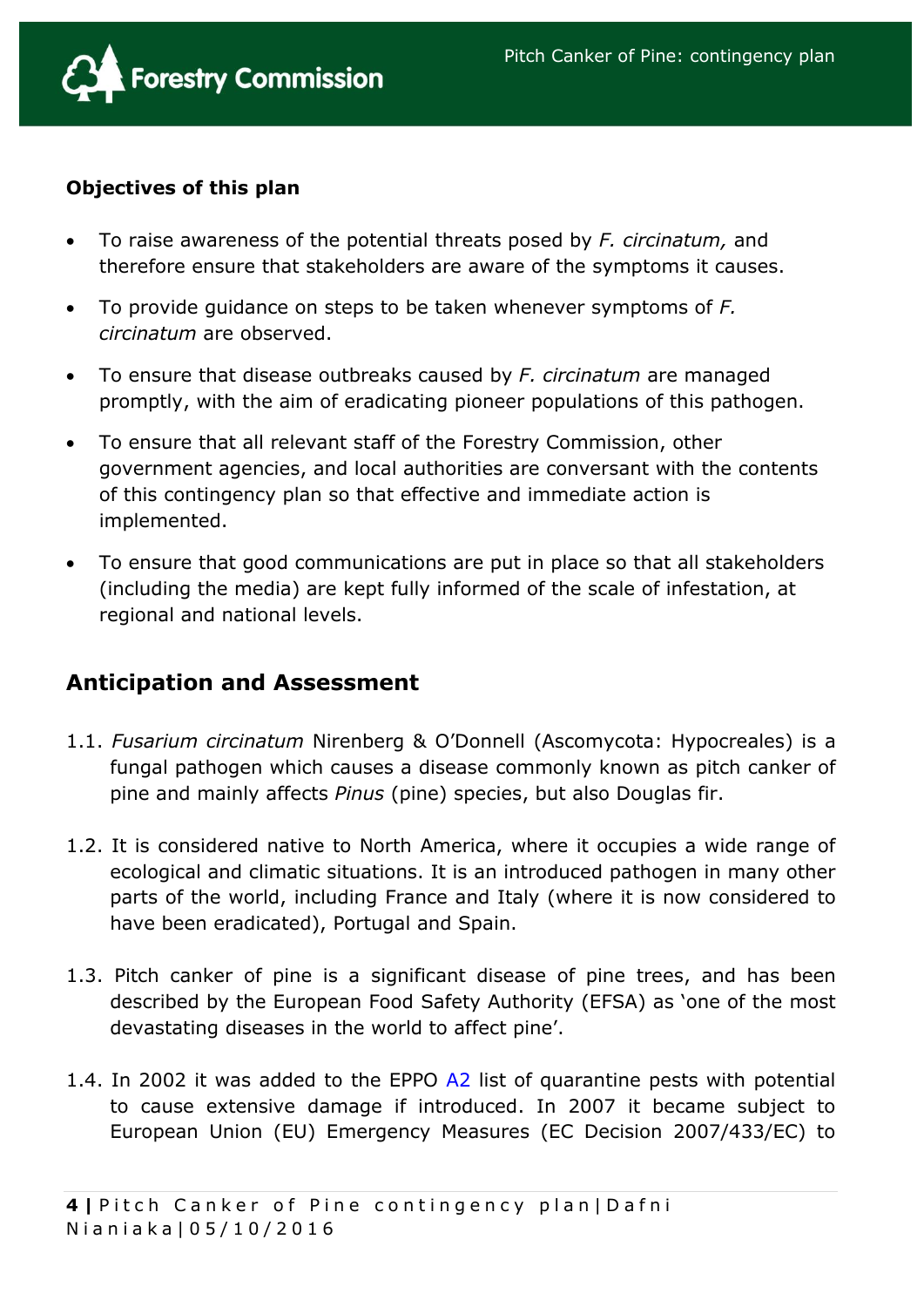

prevent the introduction into, and the spread within, the European Union, and is considered an EU quarantine pest (2014/78/EU).

1.5. It is officially absent from the UK. In terms of climatic suitability the UK is seen mainly as unsuitable for the establishment of *F. circinatum,* apart from parts of the south-east of England, which have marginal suitability (EFSA PRA).

# **Preparation**

- 2.1. The EFSA has conducted a Pest Risk Analysis [\(PRA\)](http://www.efsa.europa.eu/en/efsajournal/doc/1620.pdf). Outbreaks of the organism have been reported in the EU (in Spain, Italy, France and Portugal).
- 2.2 According to the CLIMEX analysis (EFSA PRA), and considering all the areas where host plants are grown in the European Union, the endangered areas include:
	- o wide areas of central and northern Portugal;
	- o northern and eastern Spain;
	- o southern and coastal areas of France;
	- o coastal areas of Italy; and
	- o parts of the coastal areas of Greece.
- 2.2*. F. circinatum* is listed on the UK Plant Health Risk Register with an unmitigated risk rating high of 75/125, and a mitigated risk rating low of 50/125. Current mitigations listed on the register are regulation, preparation of a contingency plan, and surveillance. Plants for planting have been identified as the major risk pathway.
- 2.3. Although *F. circinatum* is not a UK Protected Zone species, the UK has Protected Zone status for imports of conifers in relation to conifer bark beetles.
- 2.4. In addition, as part of measures required by EC decision 2007/433/EC, an annual survey of *P. radiata* (considered to be the most susceptible pine species) is carried out in what is considered to be the most climatically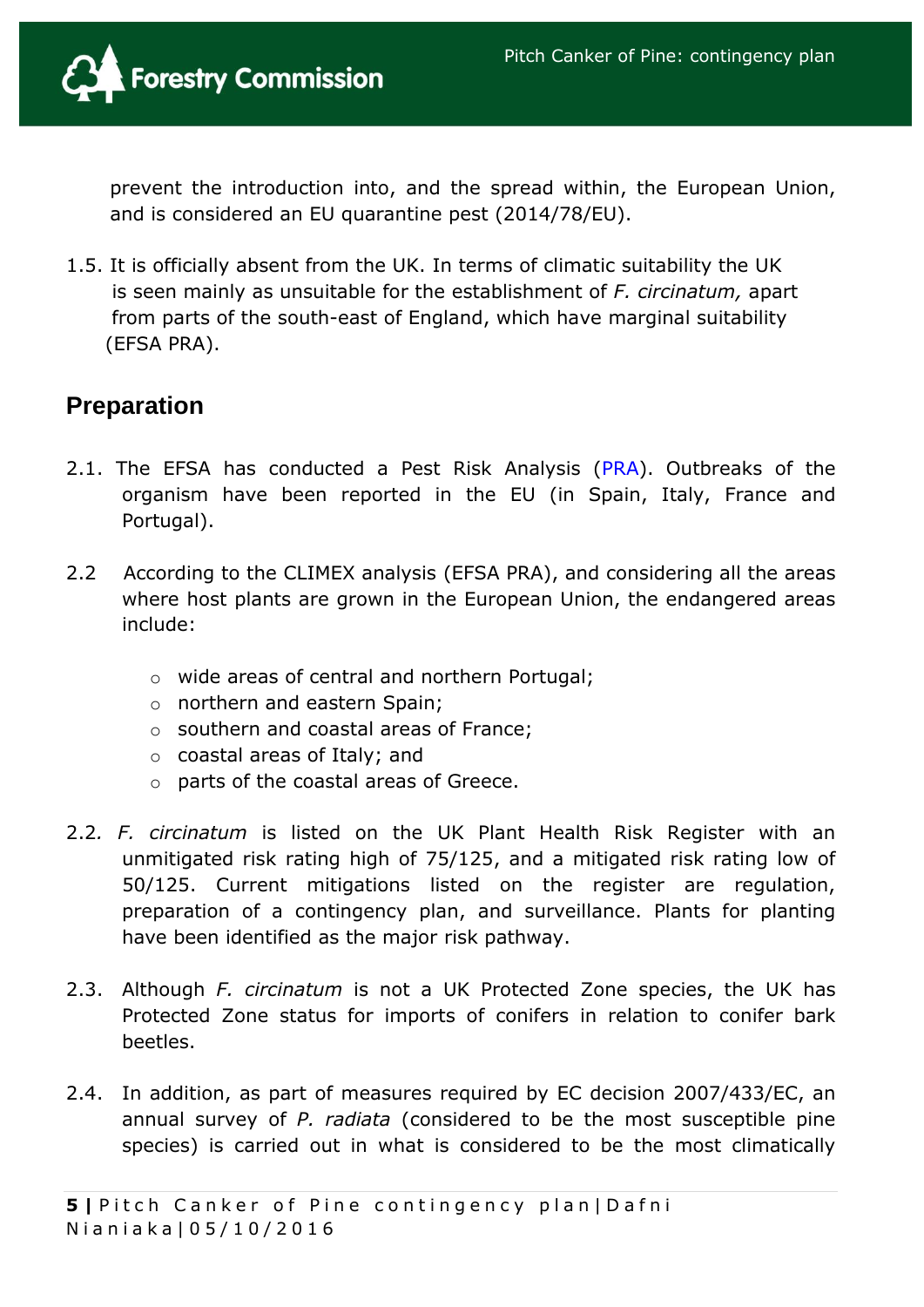

suitable areas for *F. circinatum* England and Wales for presence of *F. circinatum.* (The survey is not conducted in Scotland because there are no *P. radiata* stands there, and the climate is not as suitable.)

#### **Legislation**

2.5. A list of the legislation which might be relevant in a *F. circinatum* outbreak is given in Appendix 3.

# **Response**

## **Trigger**

3.1. The key indicators which would trigger a response are findings or reports of:

- the presence of an infected tree in a nursery;
- the presence of an infected tree in the wider environment; or
- the presence of the disease in a consignment of imported plants, plant material for decorative purposes (such as Christmas trees and foliage), or seeds.

This can be reported by nursery growers, woodland owners or managers, or members of the public.

# **OFFICIAL ACTION FOLLOWING A PRESUMPTIVE DIAGNOSIS**

#### **Communication**

3.2. In England, a duty officer from Forestry Commission England or the Animal & Plant Health Agency (APHA) will act as a point of contact for incidents, and it is their job to assign a response officer to incidents when they occur. Similar arrangements are expected to be in place in Scotland and Wales. The response officer investigates and reports back to the Defra Contingency Core Group, which is an 'ad hoc' group put together in response to a notification, and which is usually chaired by the Chief Plant Health Officer. Country teams in Scotland and Wales will fully manage the outbreak in accordance with their own generic contingency plans, but will provide updates to the Defra Contingency Core Group for information purposes and for Defra to report to the European Commission (EC).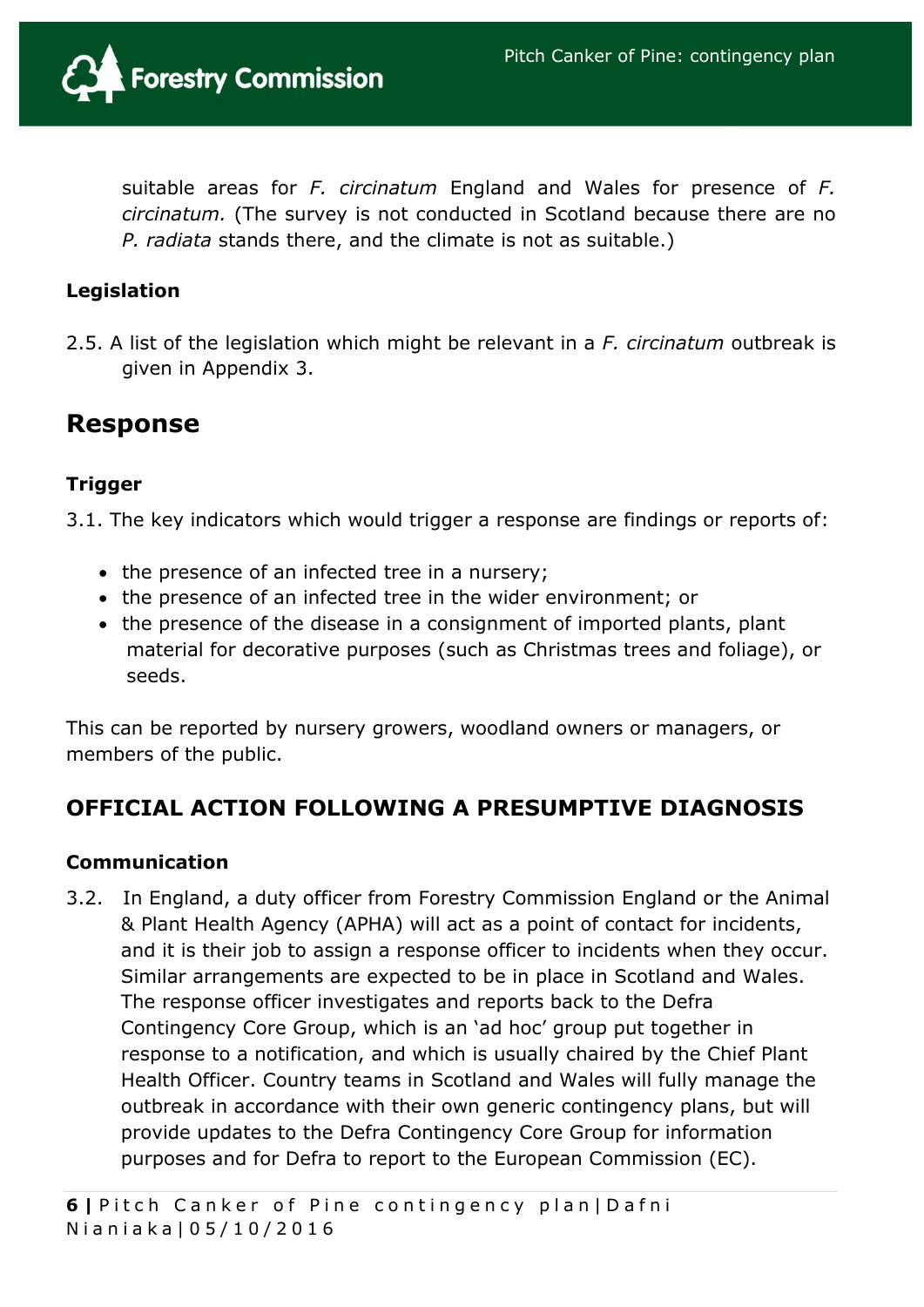

- 3.3. The response officer will gather information including the outbreak's location, likely origin, host or commodity, level of damage, extent of outbreak, and risk of spread. The composition of the Contingency Core Group will depend upon the pest or disease in question, and will comprise plant health officials and specialists from the risk group.
- 3.4. Based on the information fed back to it, the Contingency Core Group in England will decide upon the alert status to be given (black, amber or red) to the outbreak, which will determine the level of response (see Appendix 2 for Alert Status Table). In Scotland and Wales, the Core Contingency Group can advise on the alert status and the appropriate response. If required, the Contingency Core Group will request the relevant organisation/s to set up an Incident Management Team to resolve the incident.

#### **Holding consignments and movement / planting restrictions**

3.5. Until further investigation, and under a containment notice, no material shall leave the site, and local operations associated with tree management will be suspended pending the results of the investigation. The extent of the site will be determined by the incident management team Controller.

#### **Preliminary trace forward / trace backward**

- 3.6. The most likely source of entry is the import of seeds, live trees or planting stock, and plant material for decorative purposes from continental Europe, particularly Spain, Italy, France and Portugal.
- 3.7. Depending upon the pathway of entry, tracing forwards and backwards to identify suspect material will be conducted (see para 3.23 below), to identify other potentially contaminated stock or sites. This will include suppliers, propagators and wholesalers, including any clonally related or potentially contaminated stocks, where appropriate.

#### **How to survey to determine whether there is an outbreak**

3.8. An outbreak of *F. circinatum* is most likely to be detected through specific surveys carried out as part of the annual Protected Zone survey, or during nursery inspections, or following a report from forestry or arboricultural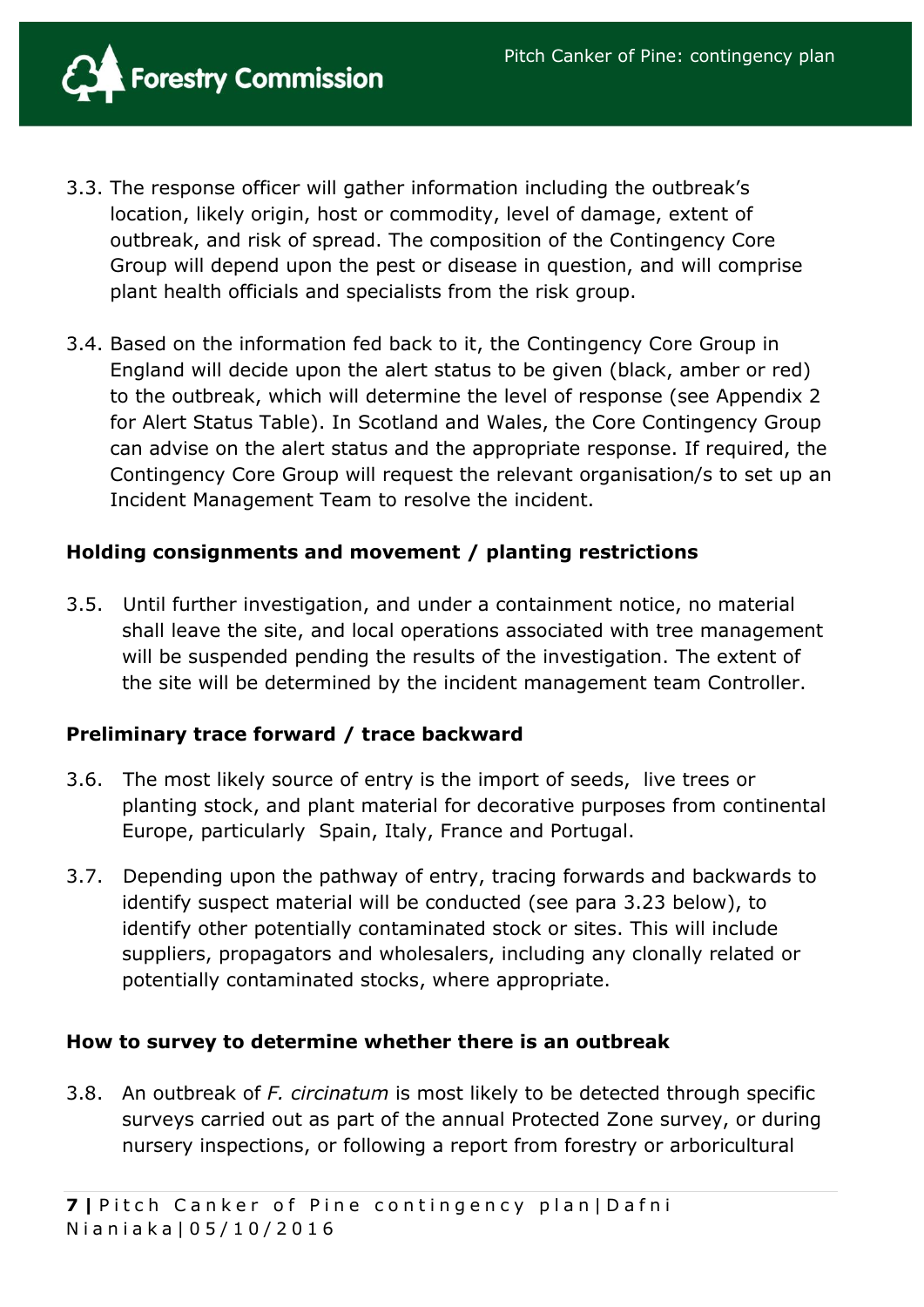

practitioners, general surveillance by woodland owners or agents, or by members of the public. Detection might also be made during inspections of imported host material.

- 3.9. If there is evidence of the presence of *F. circinatum,* follow-up inspections or surveys in England by APHA for non-woodland situations, and Forestry Commission England for woodlands, should gather information on:
	- likely origin of the disease and, if a consignment of plants or plant products is suspected to be at the origin of the outbreak, details such as other points of destination;
	- geographical location and ownership of the affected site, including any abiotic factors which might influence the outbreak, such as public access and/or proximity of similar forest planting. Include maps if possible;
	- hosts infested at the site (species, variety, age, proportion of the host in wooded area etc);
	- when and how the disease was detected and identified (including photographs of symptoms);
	- level of disease incidence;
	- extent and impact of damage;
	- recent import or movement of host plants or host plant products into and out of the affected site;
	- movement of people, products, equipment and vehicles, where appropriate;
	- ease of access for machinery on to site;
	- relevant treatments applied to host plants which could affect development of symptoms or detection and diagnosis of the pest;
	- history of the disease on the site, place of production or in the area; and
	- likely biodiversity impacts of any control, including any duty of care obligations under the [Natural Environment and Rural Communities](http://www.legislation.gov.uk/ukpga/2006/16/contents)  (NERC) [\(2006\) Act.](http://www.legislation.gov.uk/ukpga/2006/16/contents)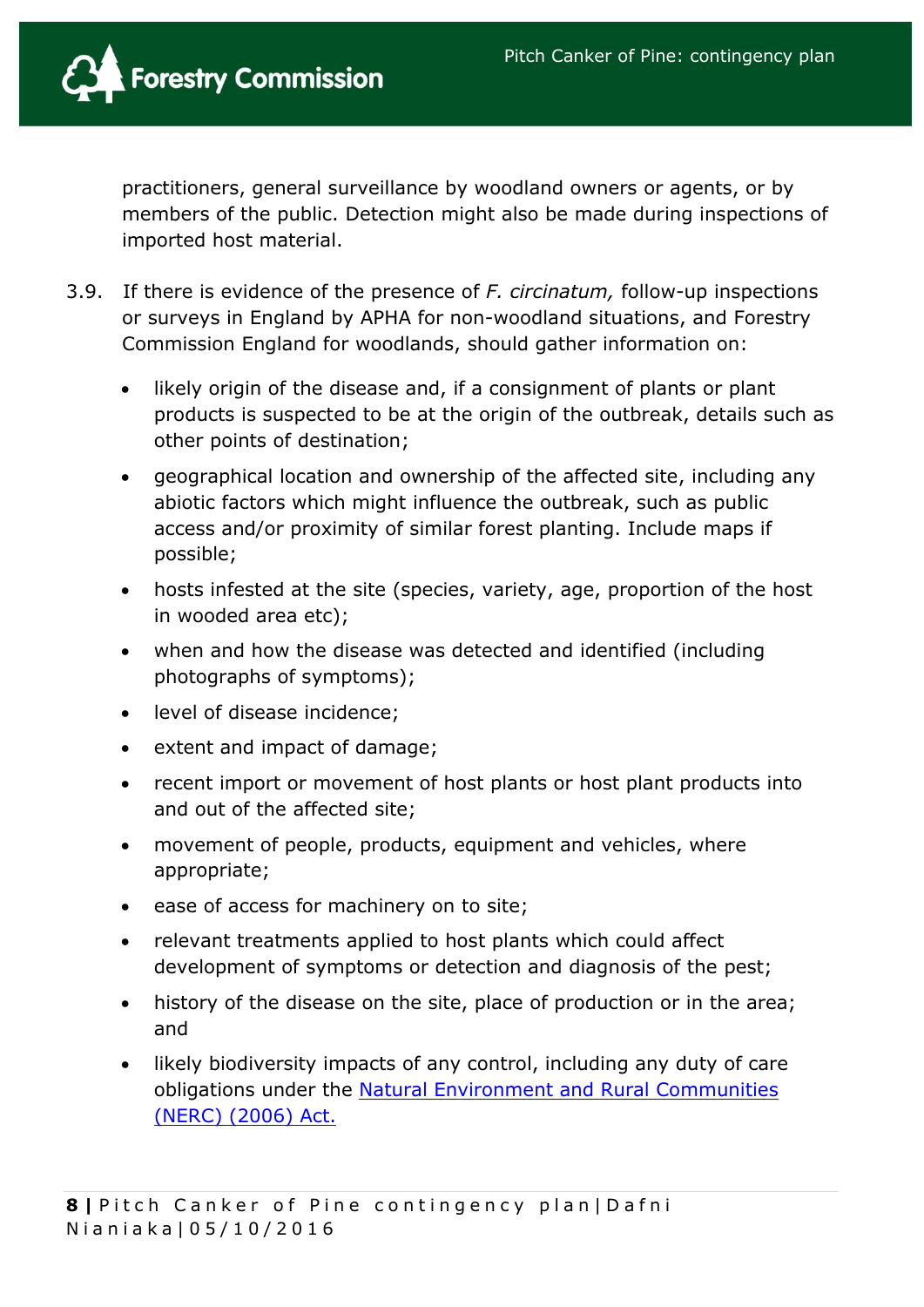

- 3.10. Suspect material from infected trees in the wider environment should be either:
	- (a) triple wrapped in robust sealed plastic bags; or
	- (b) double wrapped in robust sealed plastic bags and the bags placed inside a secure box or vial and sent immediately to the Tree Health Diagnostic & Advisory Service at Forest Research for diagnosis, with an advanced warning . Suspect vectors should be preserved in alcohol and sent in a similar manner. The samples should be accompanied by information about the date when the samples were collected, the location (address, postcode, GPS) and contact details of the person collecting the samples. The address is: Tree Health Diagnostic & Advisory Service, Forest Research, Alice Holt Lodge, Gravel Hill Road, Wrecclesham, Farnham, Surrey, GU10 4LH.

 Samples collected from nurseries by APHA's PHSI staff should be sent to Fera Science for analysis.

#### **Confirmation of a new outbreak**

3.11. Positive identification of *F. circinatum* can only be conducted in the laboratory using defined diagnostic protocols (EPPO, 2009; Ioos et al., 2009). Where on-site diagnostic systems have been developed, these may be used by a pathologist or a suitably trained and competent plant health officer. Samples should only be removed from the site by trained individuals using safe and appropriate equipment, and operating according to [biosecurity guidelines.](http://www.forestry.gov.uk/england-keepitclean)

# **OFFICIAL ACTION FOLLOWING THE CONFIRMATION OF AN OUTBREAK**

#### **Strategic actions on confirmation**

3.12. On positive confirmation the following should be initiated:

 notify Westminster Ministers and senior Defra and Forestry Commission officials;

**9** | Pitch Canker of Pine contingency plan | Dafni Nianiaka | 05/10/2016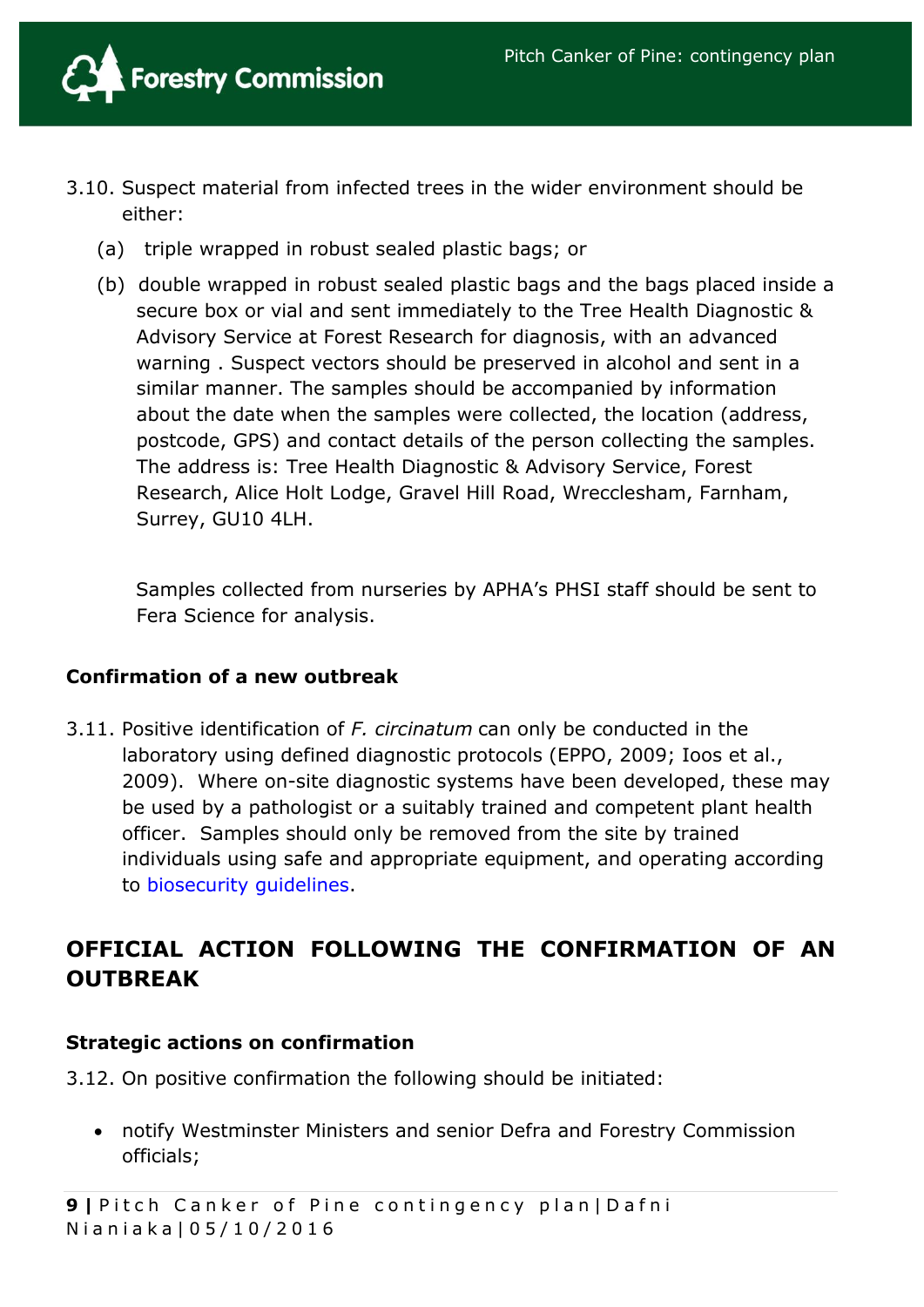

- set up regular (determined by scale of outbreak) Lead Government Department (LGD) meetings to keep partners aware of the current status, actions and possible future requirements, and to agree a communications strategy;
- notify the Devolved Administrations and the EC; and
- inform and discuss with stakeholders.

#### **Incident Management and Communication**

- 3.13. In situations where the outbreak is in woodland, Forestry Commission England will appoint an incident controller and an incident management team. For outbreaks in nurseries, APHA would take the lead in England and Wales. In Wales the Welsh Government, with Natural Resource Wales's support, would take the lead in woodland situations. Forestry Commission England's Forest Services will work to the generic Defra contingency plan (in draft 2016), which will be enacted in response to a confirmed outbreak. Forestry Commission Scotland and the Welsh Government will have similar documents detailing their management of outbreaks.
- 3.14. Initial efforts will be directed towards eradicating new outbreaks following the procedures set out below. Failing eradication, efforts will concentrate on containment.
- 3.15. The incident controller will set up a management structure to deliver the functions of incident management. The outbreak will determine the size and nature of the management structure. Identification of and liaison with key stakeholders is a crucial part of this process. An example list of such stakeholders would include, but not exclusively: ICF, Confor, Scottish Government, Welsh Government, Natural Resources Wales, Environment Agency, Natural England and other members of the Defra Group, SEPA, Forest Research, Woodland Trust, National Trust, Country Land & Business Association, Scottish Land & Estates, Royal Horticultural Society, National Farmers' Unions and local councils.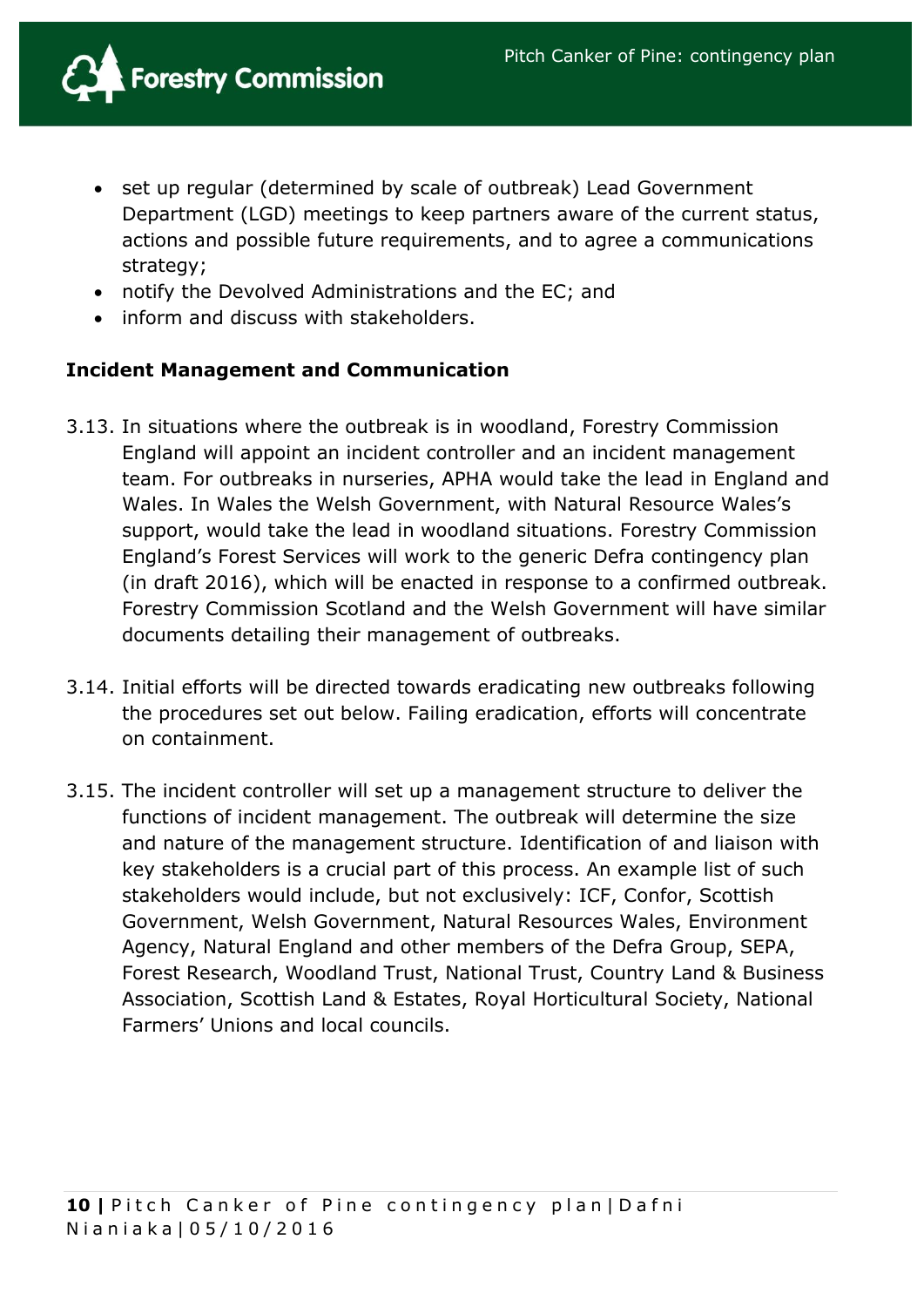

## **Surveillance**

- 3.16. To determine the extent of the outbreak a delimiting survey must be carried out as soon as possible after the first finding of *F. circinatum* to determine the geographical limits of the affected area and to demarcate a regulated area. There are two elements to the delimiting survey:
	- an immediate intensive survey of all *Pinus* and Douglas fir trees within at least a 1km radius of confirmed infected tree(s), to inspect them for signs of *F. circinatum* presence; and
	- a follow-up survey to identify any infected trees which might have been missed, and to determine the outer extent of the outbreak, which might be beyond 1km.

The public will also be encouraged to look for any symptomatic trees, with resources available on the [Observatree](http://www.observatree.org.uk/) website.

#### **Demarcated areas**

- 3.17. A statutory regulated area should be established as soon as possible after the discovery of an outbreak of *F. circinatum* to help minimise the spread of the pest within the infected area, and to prevent human-assisted transport to areas outside the infected area.
- 3.18. [EC Decision 2007/433/EC](http://www.eppo.int/ABOUT_EPPO/EPPO_MEMBERS/phytoreg/eu_texts/2007-433-EC-e.pdf) impose the delineation of demarcated areas, including a buffer zone with a boundary of at least 1km beyond the infected zone. Appropriate measures aimed at eradicating *F. circinatum,* and intensive monitoring for the presence of the organism, must be considered within the demarcated areas.
- 3.19. An initial regulated area around the infected trees will need to be established, within which measures to prevent the movement of all potentially infected host material should be implemented. These measures should include a prohibition on the movement of untreated host material (including firewood, round and sawn wood, wood chips, waste wood, seeds, foliage, bark and arboricultural arisings). Subsequently, the size of the regulated area might need to be increased, depending on the spread of *F. circinatum.*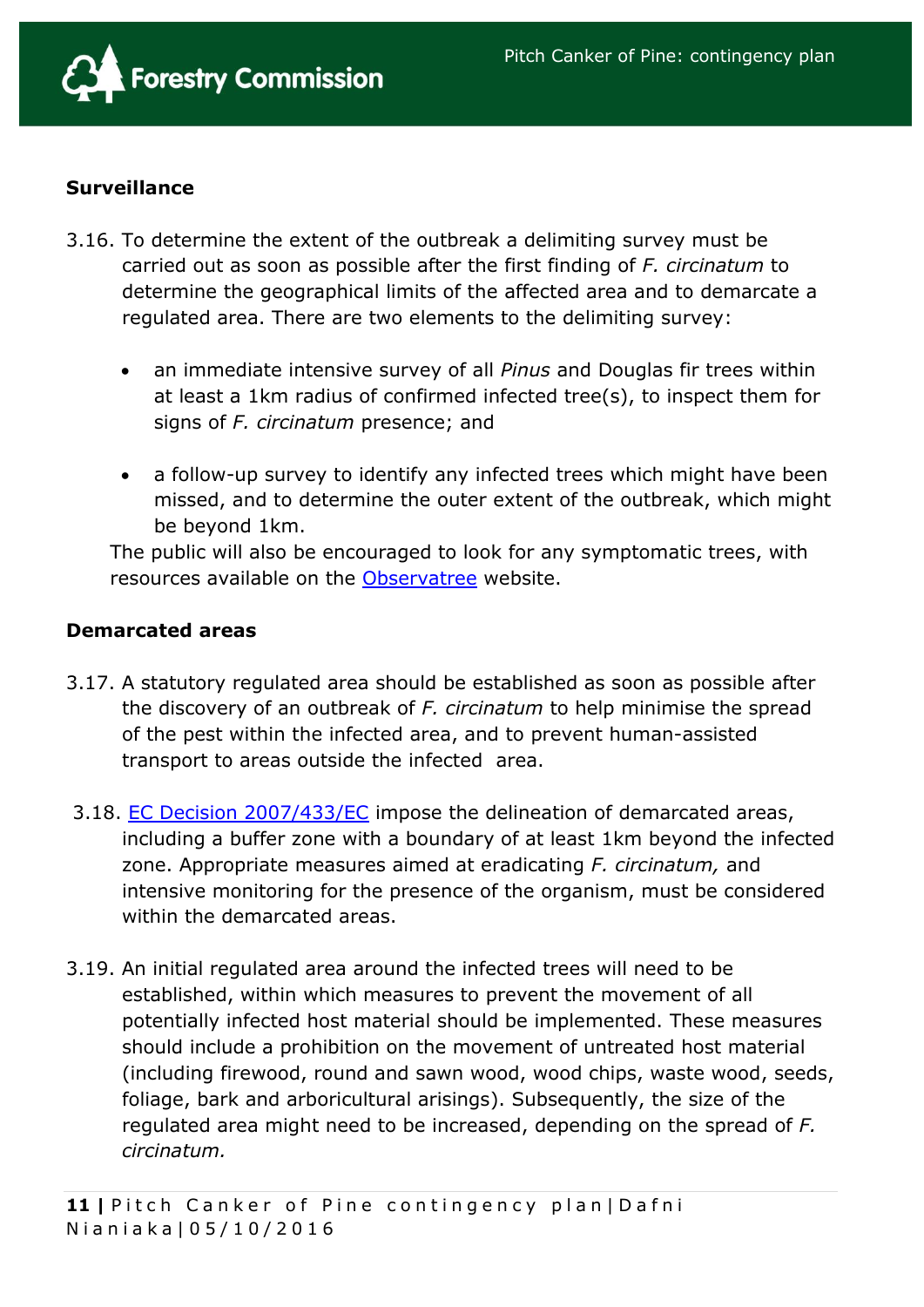

3.20. Nurseries within the demarcated area will be inspected for the presence of *F. circinatum,* and will have their authorisation to issue plant passports for *Pinus* and Douglas fir plants suspended until the presence or absence of *F. circinatum* within the nursery and within the demarcated area can be determined.

#### **Establishment of demarcated areas**

- 3.21. In cases where several buffer zones overlap or are geographically close, a wider demarcated area shall be defined which includes the relevant demarcated areas between them.
- 3.22. If *F. circinatum* is confirmed outside the infected zone, the delimitation of the demarcated area shall be reviewed accordingly.
- 3.23. If, based on annual surveys, *F. circinatum* is not detected in the demarcated area for at least two consecutive years, the pathogen can be considered to be eradicated and the demarcated area removed.

#### **Tracing forwards/backwards**

3.24. If the infected trees have been recently planted, i.e. within the previous two years, the source of the plants must be traced back to the supplying nursery, and the nursery visited and inspected by APHA (in England and Wales) for the presence of *F. circinatum*. In addition, any supplies of *Pinus* and Douglas fir planting material from the nursery over the previous two years should be traced to the final planting site or sites, and inspected for the presence of *F. circinatum*.

#### **Pest management procedures**

3.25. Depending on the location of the new outbreak, Statutory Plant Health Notices (SPHNs) will be issued by either the Forestry Commission (in woodland situations) or APHA. Timely issue of and response to these and subsequent actions is vital if new outbreaks are to be contained and eradicated. It should be made clear at the outset that the costs of any remedial actions required will be borne by the landowner. The Forestry Commission or APHA will also need to consider whether direct intervention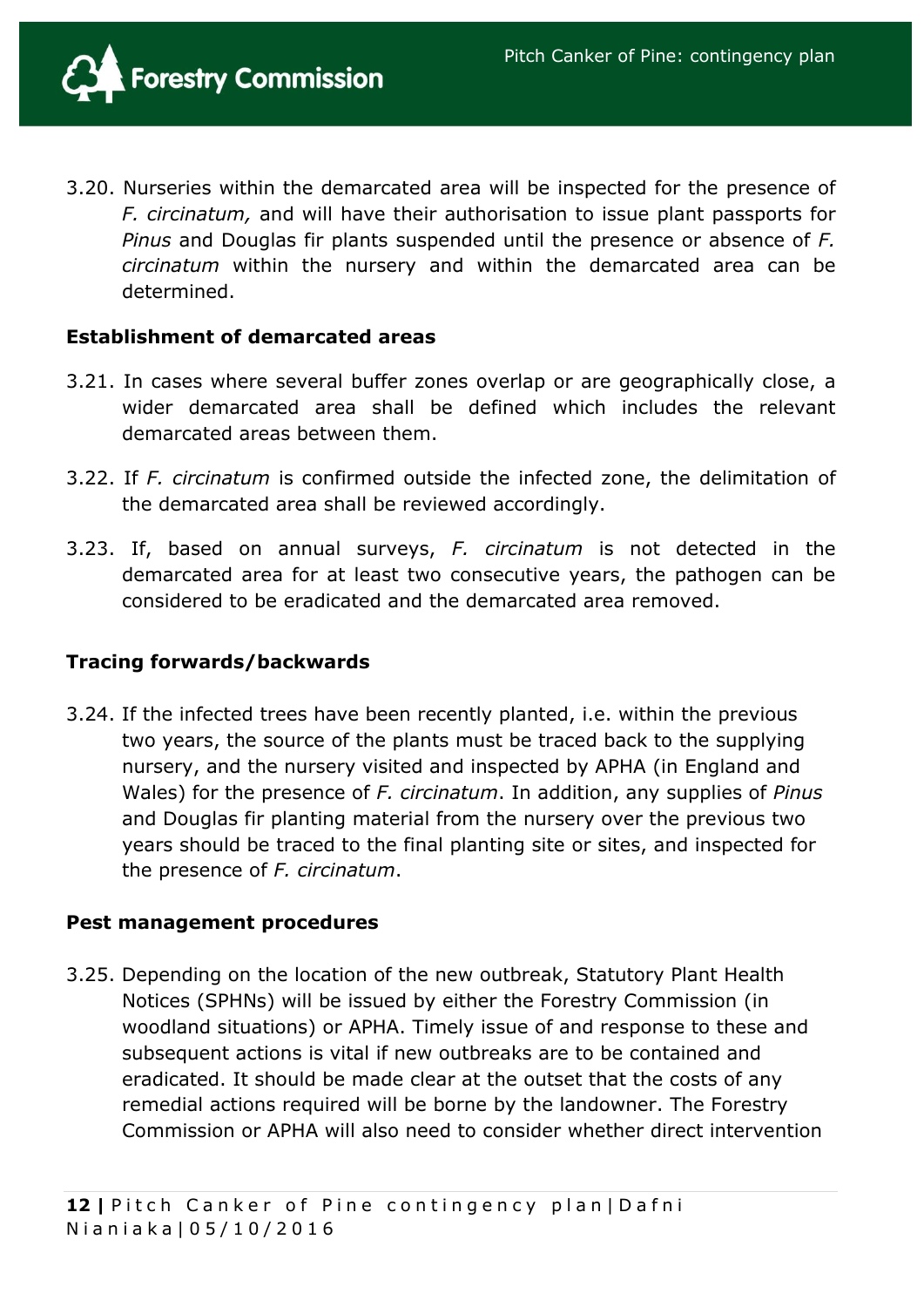

by government is required to ensure a rapid response to reduce the risk of spread.

#### **Disposal**

- 3.26. Trees, including branches and round wood, which are felled to eradicate *F. circinatum* infections should be destroyed, preferably on site, by chipping and composting (EFSA Journal 2010; 8(6):1620) or by burning as close as possible within the demarcated area designated for this purpose. Burning must comply with appropriate waste management regulations, which are administered by the Environment Agency in England, the Scottish Environment Protection Agency (SEPA) and Natural Resources Wales. No more than 10 tonnes may be burned per 24-hour period: burning more than this will require specific approval from the relevant authority. Gadgil et al. (2003) recommended that all infected trees should be felled. Merchantable logs may be sold to a processing plant within the demarcated area for conversion to products such as pulp or fibre board. Their use as saw logs is not allowed. Branches and other debris must be disposed of by chipping and composting or by burning.
- 3.27. Host plant material for decorative purposes, particularly material used for Christmas trees, should be disposed to a local landfill which buries or composts green waste. Alternatively, it can either be burned or chipped and composted, and then used as mulch, but only if the composting method meets the required phytosanitary standard. (EFSA Journal 2010; 8(6):1620)
- 3.28. In nurseries and Christmas tree farms, the use of seed from a verified source and a country that is known to be free of the disease is of paramount importance. When diseased seedlings or trees are found, they should be uprooted and either burned on site or placed in a sealed plastic bag and transferred to a site or incinerator where they can be burned. Chipping and composting is not recommended as a disposal method within a nursery. This is because of the likely proximity to susceptible plants, and because the pathogen might persist long enough for contaminated soil associated with the composting area to act as a pathway for the pathogen to spread to new areas within the nursery. As much of the root system as possible should be removed. Because the fungus can be associated with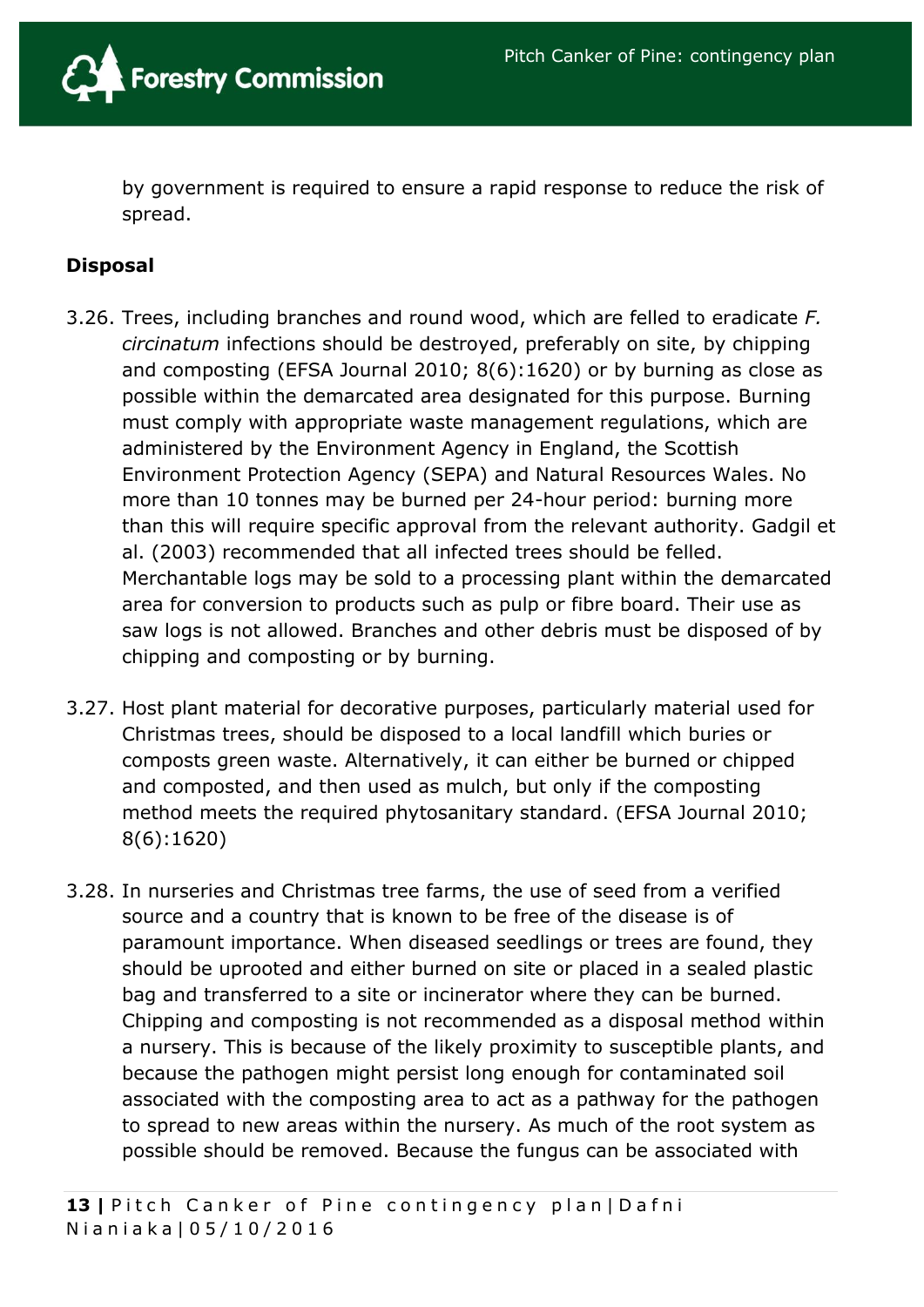

soil, care should be taken not to distribute soil from the removal site to other locations on the nursery or farm. The use of equipment which has recently been moved from an infected site should be avoided unless thoroughly cleaned and disinfected. Because the pathogen might be present in areas where it has not yet been detected, using a high-pressure wash, followed by disinfection, to remove soil before allowing any equipment on site is a good precaution.

- 3.29. It is not recommended that logs and firewood cut in infested areas be moved from the demarcated area. If such logs must be moved, debarking is recommended, because it will reduce the habitat of the vector insects which can carry the pathogen and transmit the disease to healthy trees (CABI 2015, *F. circinata* datasheet). It should be transported, with a protective covering ensuring that all material is contained, to a licensed incinerator. Care should be taken to avoid damaging any susceptible trees in close proximity to the operation. It is critical that all material is safely removed from the site by following biosecurity guidelines. Gadgil et al. (2003) recommended that all infected trees should be felled. Merchantable logs may be sold to an authorised processing plant within the demarcated area for conversion to products such as pulp or fibre board. Their use as saw logs is not allowed. Because the spores can survive in soil, there should be a restriction on movements of potentially contaminated soil (EFSA Journal 2010; 8(6):1620). All equipment used in the felling and disposal process should be thoroughly cleaned and disinfected, along with any personal protection equipment used.
- 3.30. The [EFSA PRA](file://///fcshsv1/Plant%20Health$/Plant%20Health%20&%20Biosecurity/Plant%20Health/Project%20work/Contingency%20planning/10.%20Fusarium%20circinatum/EFSA%20Pest%20Risk%20Analysis.pdf) provides more detailed advice on the management of infected areas and the disposal of infected material.

#### **Public outreach**

3.31. It is crucial to have public support for the management programme and to help with general surveillance. Engaging the public will require the provision of timely, balanced and accurate information about monitoring and control. It can also provide opportunities for the public to participate in monitoring and reporting suspect trees using the reporting tool Tree [Alert.](http://treealert.forestry.gov.uk/) The voluntary tree health surveillance network, [Observatree,](http://www.observatree.org.uk/) could also be deployed. Information, subject to available budget, can be made available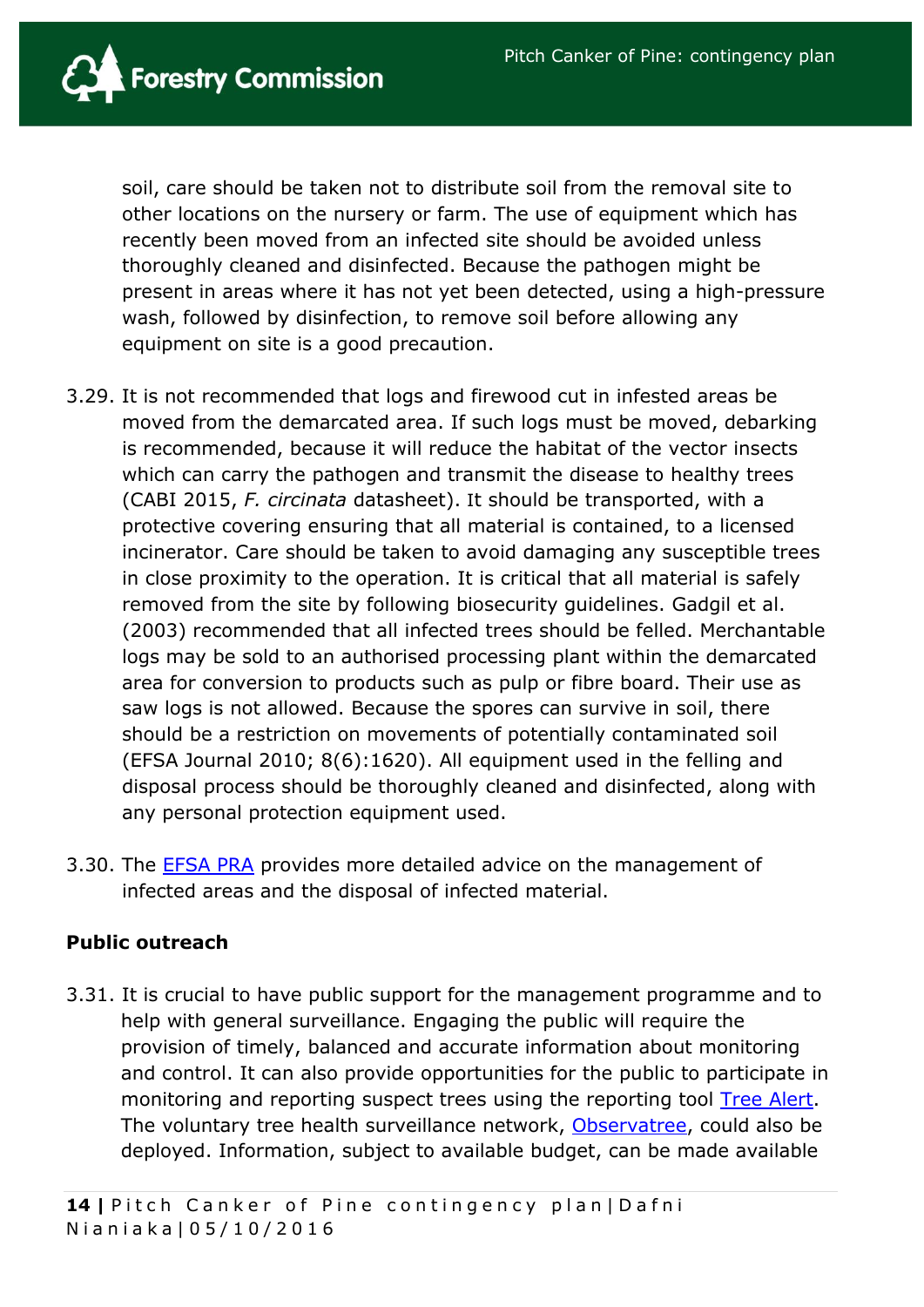

through newspapers, radio, TV, publicity materials, the internet, social media, and face-to-face contact. It should be targeted locally, especially within the infected and regulated areas and, where appropriate, regionally and nationally.

3.32. It is important to provide information on the location and size of the infected and regulated areas, statutory and voluntary responsibilities, indications of changing or enlarging distribution, management options, pathways by which the pest might have arrived and could be dispersed, the prospects for GB forestry and the host species more generally, and what people can do to help, especially in terms of monitoring. Managing this level of public engagement will require a central administration office capable of handling a large number of enquiries and able to provide general and specific information. Liaison with communications and press teams from other countries will be required for cross-border outbreaks.

#### **Review measures in the case of prolonged official action**

- 3.33. Where eradication proves ineffective, efforts should shift to containment, with the focus moving from outbreak management for eradication to a plan for containing the outbreak. If continuing action is required within the demarcated area over a prolonged period, a review of the management programme should be undertaken regularly (e.g. annually) to determine the success and cost effectiveness of the measures in the longer term. This review will involve consultation with stakeholders and should include:
	- evaluation of the effectiveness of current measures;
	- evaluation of the economic impact and cost effectiveness of continuing existing measures;
	- consideration of further measures to strengthen containment and eradication actions;
	- consideration of statutory obligations and impact on import and export procedures;
	- consideration of alternative approaches or the cessation of statutory action; and
	- consideration of the impacts on biodiversity from control methods.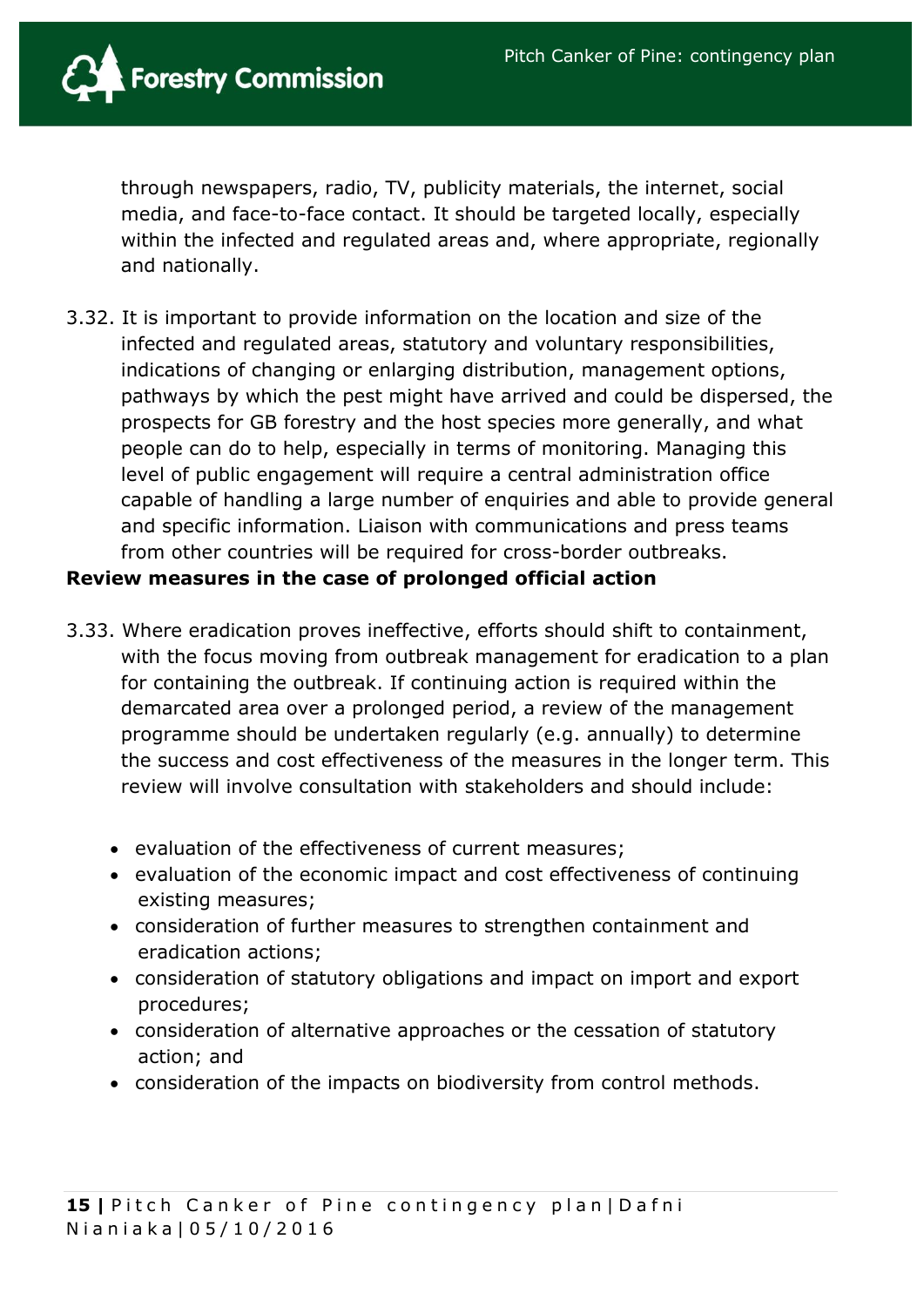

# **Criteria for declaring / change of policy and reviewing the contingency plan**

3.34. This and other contingency plans will be reviewed on an annual basis to accommodate any significant changes in pest/pathogen distribution, dispersal, refinement of surveillance techniques, legislation changes or changes in policy. When and if policy makers in the country or countries affected deem that eradication is no longer a viable option, there will be a move towards containment. The criteria for determining such a break point could be based on a proportion of host species lost, a set number of hectares lost, the number of individual outbreaks, resources needed, or a combination of these. However, this will be determined by the policy makers in the country or countries affected. Further details can be found in the Defra generic contingency plan.

In circumstances where official action is no longer considered appropriate, stakeholders should be consulted and a timetable and mechanism agreed for the removal of official measures and for the dissemination of information on managing the pest as appropriate.

The plan should only be re-consulted upon if significant new information is presented which affects the approach to the management of an outbreak.

# **Recovery**

4.1. A site can be deemed to be in recovery when annual monitoring indicates no presence of the disease for two consecutive years.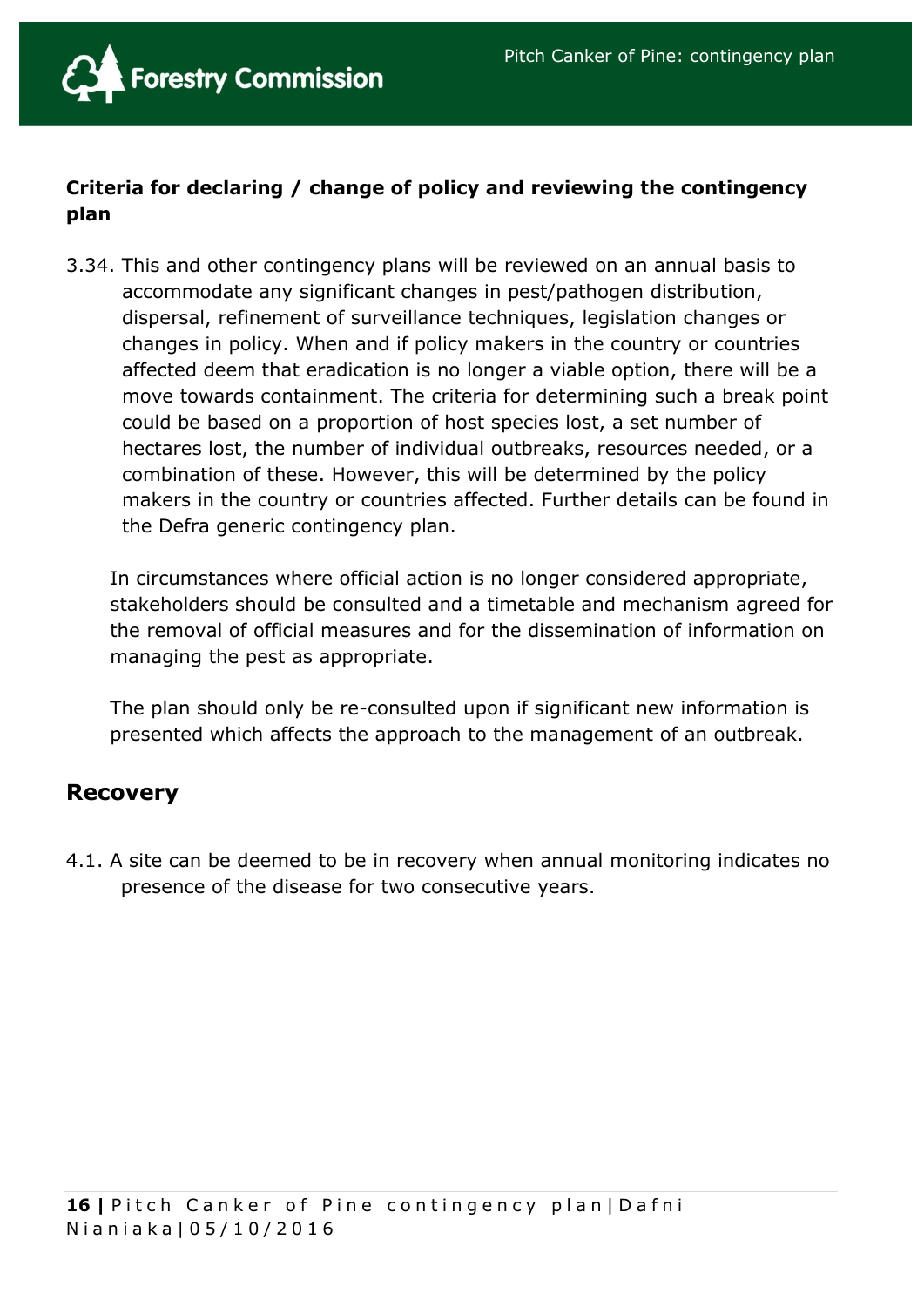

#### **Appendix 1: Pest Background Information**

# **Source: EPPO datasheet; CABI 2015, Gibberella circinata datasheet; EFSA Journal 2010; 8(6):1620.**

*Fusarium circinatum* is the causal agent of pitch canker disease. It almost exclusively affects *Pinus* spp., but Douglas fir (*Pseudotsuga menziesii*) can also be a host. This disease is a serious threat to pine forests wherever it occurs, especially on plantations of *Pinus radiata*, due to extensive tree mortality, reduced growth and timber quality. Multiple branch infection may cause severe crown dieback and eventually lead to the death of the tree. This aggressive fungus may also cryptically infect *Pinus* seeds, and then cause damping-off in seedlings. Conifer seeds can be colonised by *F. circinatum* externally and internally (where it can remain dormant until seed germination), so seeds and plants are both potential pathways for entry.

#### **Identity of organism and quarantine status**

Species name: *Fusarium circinatum* Niremberg and O'Donnell

Synonyms: *Fusarium subglutinans* f. sp. *pini* Hepting; *F. moniliforme* Sheldon var*. subglutinans* Wollenweber *F. lateritium* f. sp. *pini* Hepting; *Fusarium subglutinans* (Wollenweber & Reinking) Nelson *et al.* f. sp. *pini* Correll *et al.*

Common name: Pitch canker of pine

UK risk register: Unmitigated 75/125; Mitigated 50/125

EPPO status: A2 list

EU status: Present UK status: Absent

Emergency Measures [\(Decision 2007/433/EC\)](http://eur-lex.europa.eu/LexUriServ/LexUriServ.do?uri=OJ:L:2007:161:0066:0069:EN:PDF) are in place to prevent the introduction into and the spread within the European Union, and it is considered an EU quarantine pest [\(2014/78/EU\)](http://eur-lex.europa.eu/legal-content/EN/TXT/?uri=celex:32014L0078).

There is also an EU COST action on this pathogen **Action FP1406 Factsheet**.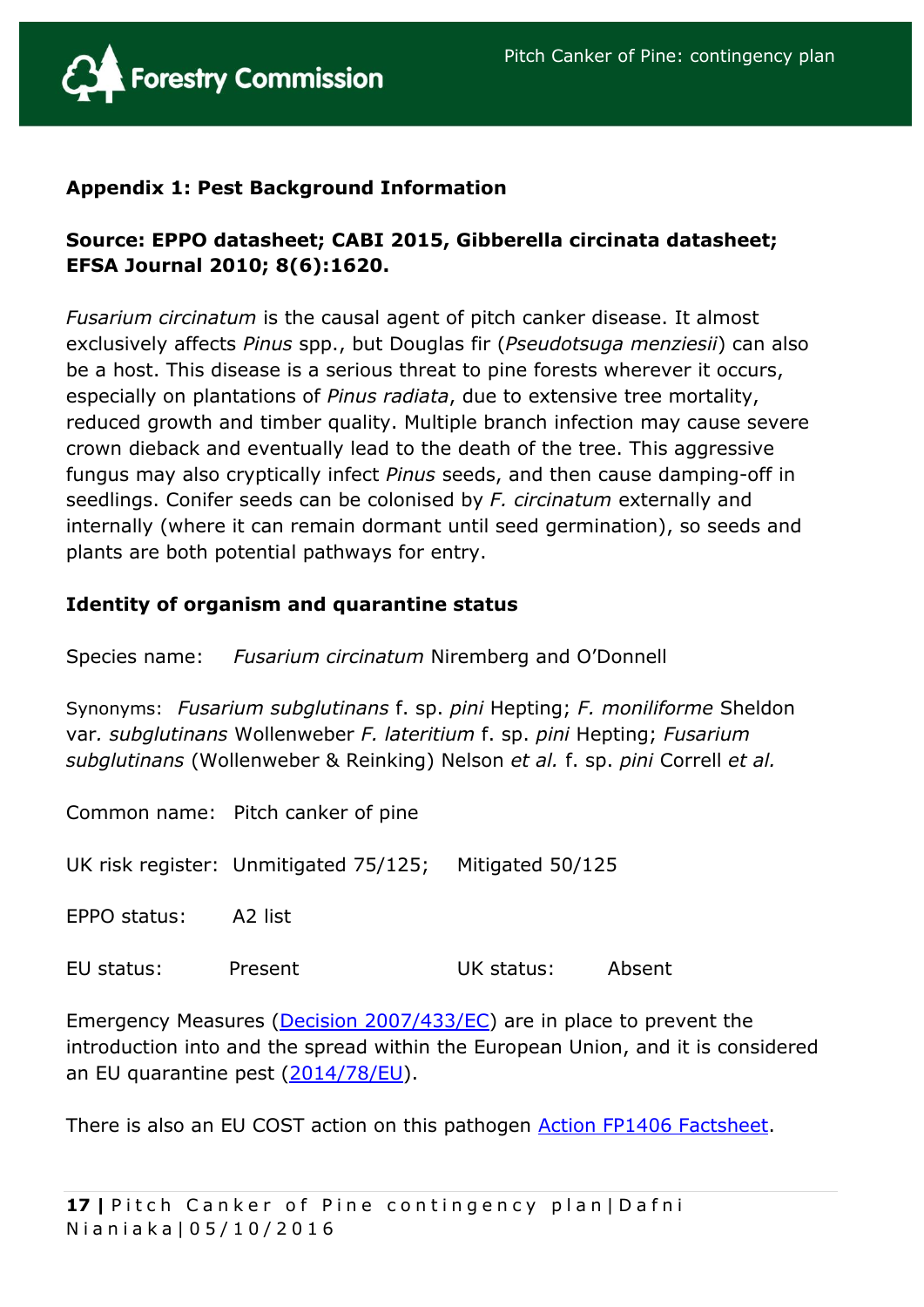

#### **Hosts**

*F. circinatum* mainly infects *Pinus* spp. In North America, its main native hosts are *P. elliottii*, *P. palustris*, *P. patula*, *P. radiata*, *P. taeda* and *P. virginiana*. It has also been recorded on more than 30 other *Pinus* spp., including the European and Mediterranean species *P. halepensis*, *P. pinaster* and *P. sylvestris*, various North American species planted in Europe such as *P contorta* and *P. strobus*, and various Asian species (e.g. *P. densiflora and P. thunbergii*). There are occasional records on *Pseudotsuga menziesii*, but only associated with limited damage, although it can act as a pathway for spread.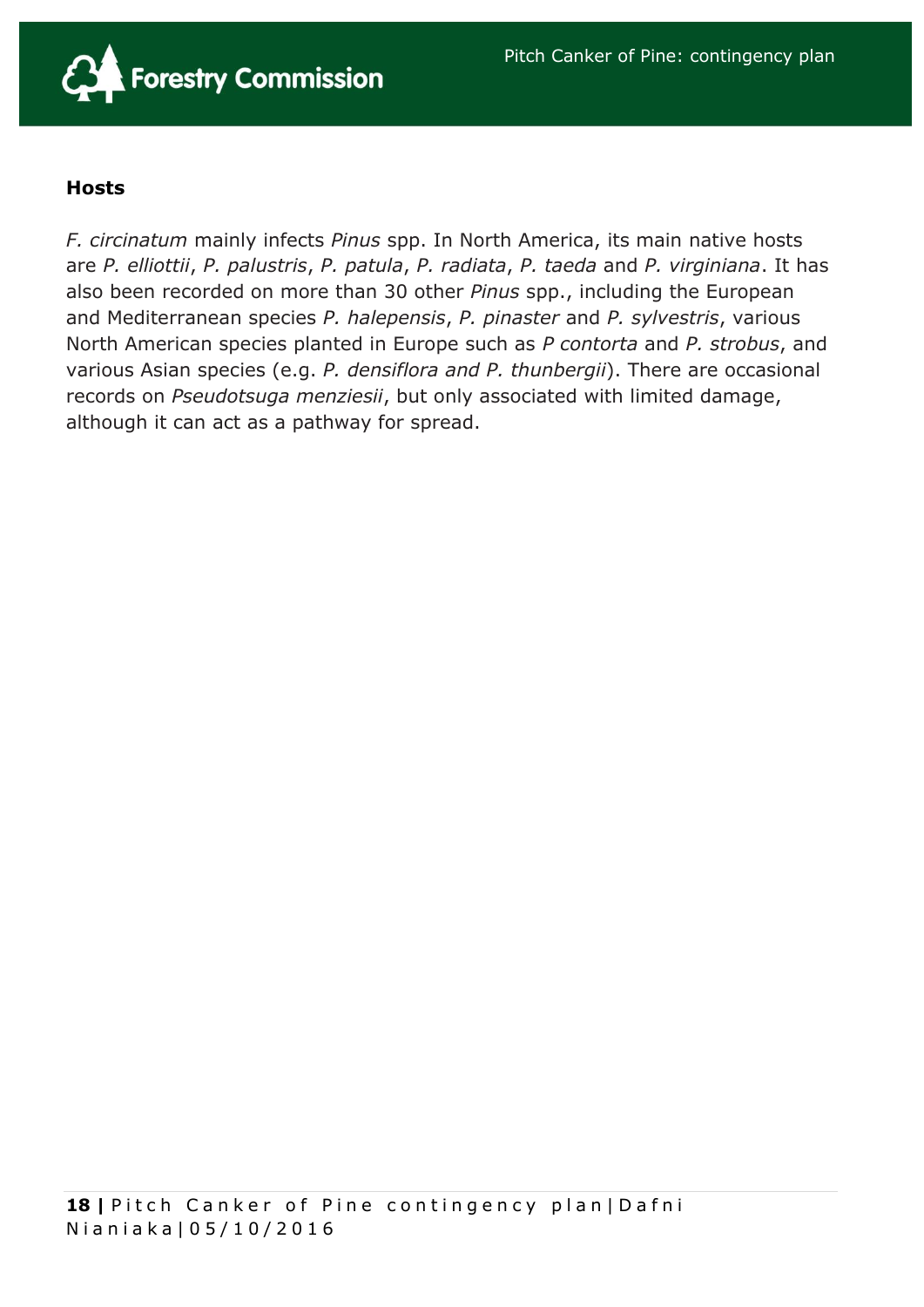

#### **Disease cycle**



Figure 1 – *Fusarium circinatum* life cycle. Source: Gordon et al (2001), Plant Disease, Vol 85(11): 1128-1139.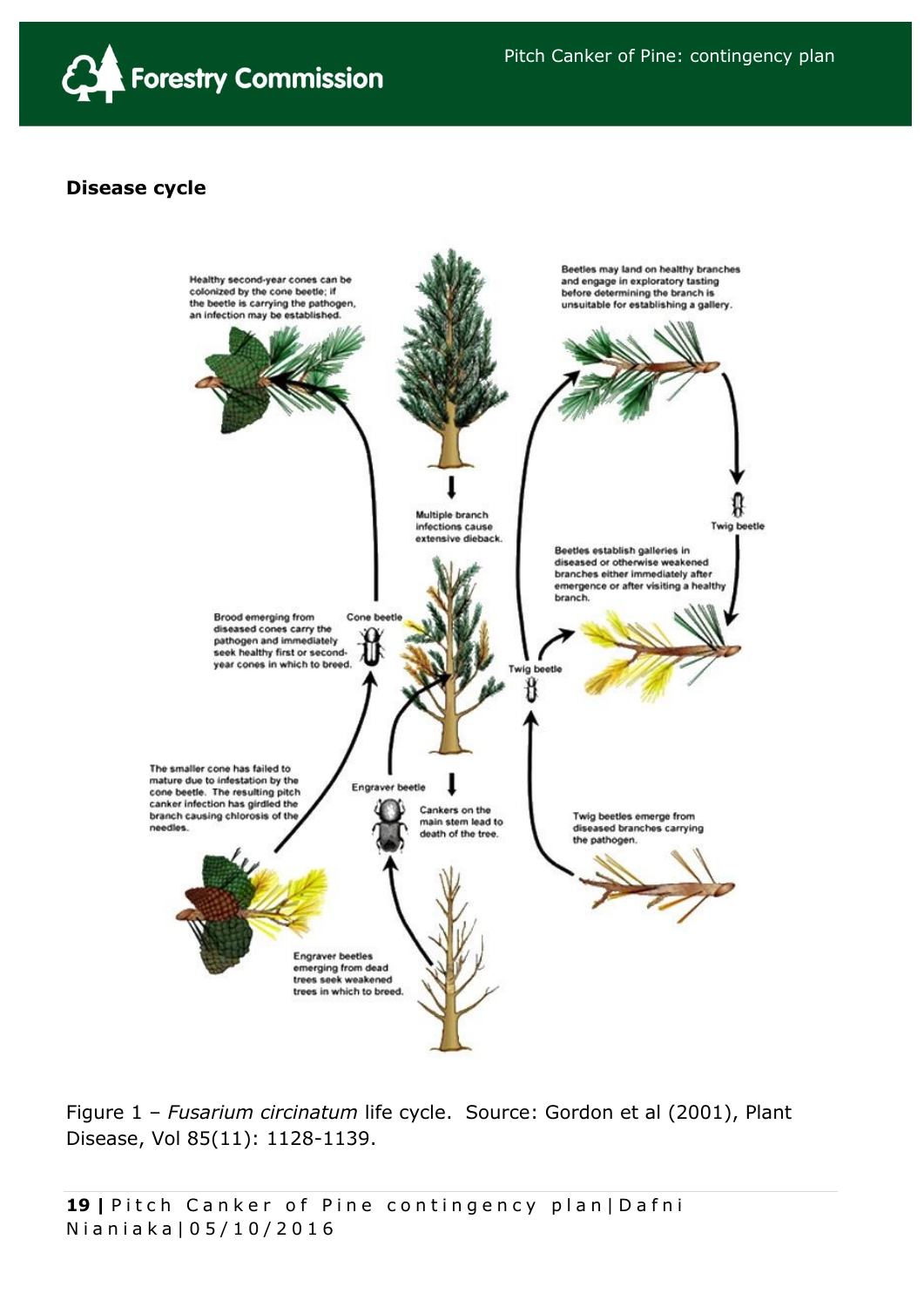

Spores produced by *F. circinatum* can be disseminated by the wind or insects. Several pine-associated insects become contaminated by the pathogen whilst breeding in pitch canker-infected branches. Suitable insect vectors include twig beetles (*Pityophthorus* spp.) and engraver beetles (*Ips* spp.). Birds and mammals can also be occasional vectors.

Alternatively, insects and other agents can create wounds which provide entry points for infection if the pathogen spores are already present on host surfaces. The suitability of a wound for infection might depend on how rapidly it dries out, and infections appear to be associated with locations and seasons where atmospheric moisture is readily available and temperatures are relatively warm, such as during summer thunderstorms in the south-eastern United States.

#### **Identification**

The fungus causes cankers which girdle branches, aerial roots and even trunks of *Pinus* species, and these are often associated with conspicuous and sometimes spectacular resin exudates ('pitch') in response to the fungal infection. Symptoms can be observed at any time of the year. *F. circinatum* can also be soil-borne and cause root rot [\(Coutinho](http://onlinelibrary.wiley.com/doi/10.1111/j.1365-2338.2009.02317.x/full#b6) *et al.*, 1997); and it can infect seeds cryptically [\(Storer](http://onlinelibrary.wiley.com/doi/10.1111/j.1365-2338.2009.02317.x/full#b27)  *et al.*[, 1998\)](http://onlinelibrary.wiley.com/doi/10.1111/j.1365-2338.2009.02317.x/full#b27).



Figure 2 – Yellowing and reddening of needles on pine affected by *F. circinatum*. Source B. Summerrell, Royal Botanic Gardens NSW, AU.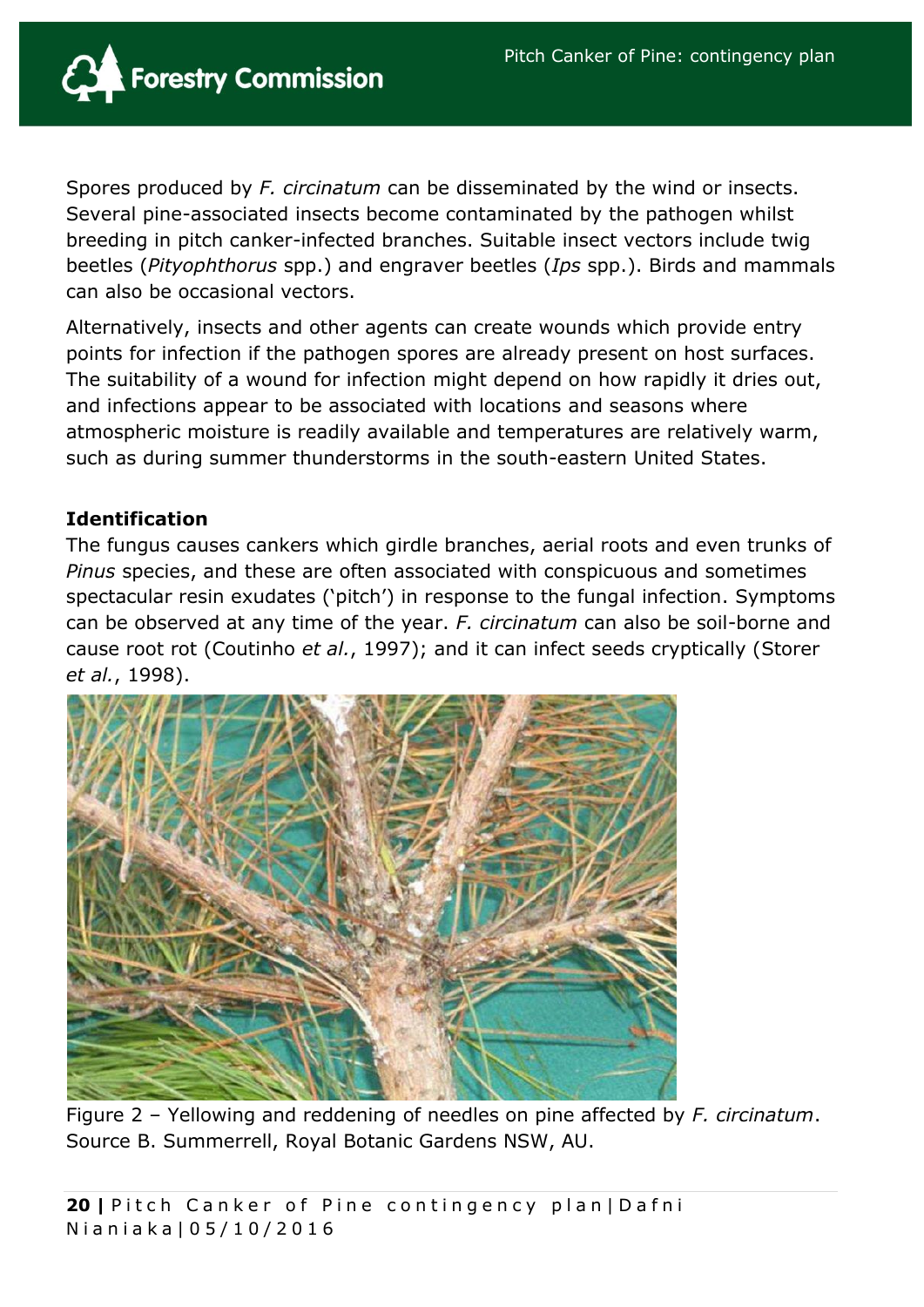![](_page_20_Picture_1.jpeg)

Infected seedlings show typical damping-off symptoms, but these are not unique to *F. circinatum* infection: needles turn red, brown or chlorotic, and die from the base upwards, or the entire seedling dies.

Root infections are most often observed on seedlings in nurseries, but can also occur on exposed roots of larger trees in landscape plantings. Symptoms on roots include brown discoloration and disintegration of the cortex, but are similar to symptoms caused by other root rot pathogens. Above-ground symptoms do not usually become apparent until the pathogen reaches the crown and girdles the stem, causing yellowing of the foliage. Resin-soaked tissue might be observed after removal of the bark on the lower part of the stem.

![](_page_20_Picture_4.jpeg)

Figure 3 – Prolific resin bleeds on mature tree affected by *F. circinatum*. Source R. Cyr, Green tree

21 | Pitch Canker of Pine contingency plan | Dafni N i a n i a k a | 0 5 / 1 0 / 2 0 1 6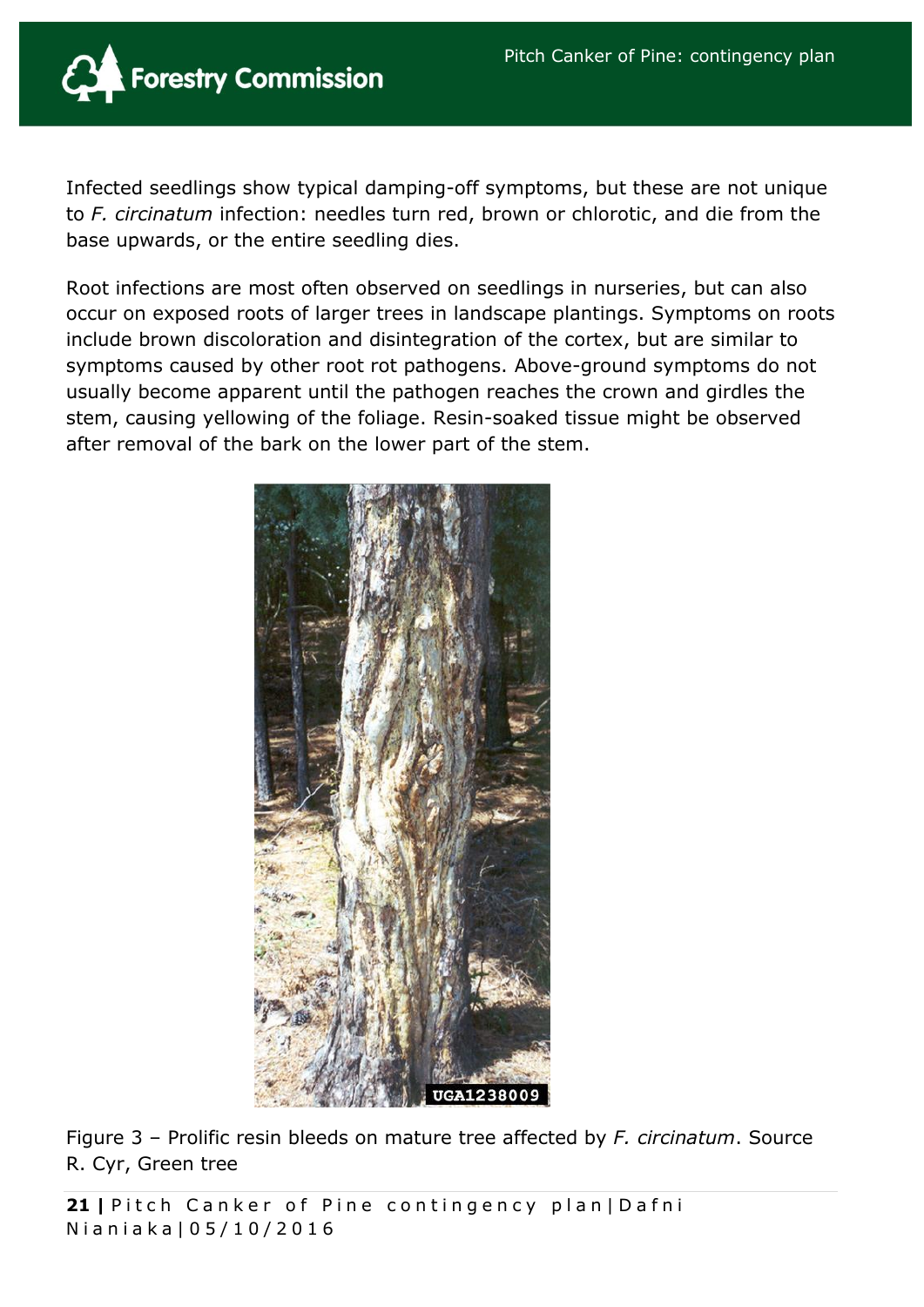![](_page_21_Picture_1.jpeg)

Aerial infection symptoms include yellowing of the needles, which turn red in time and finally drop, and dieback of the shoots. Multiple branch tip dieback, due to repeated infections, can lead to significant crown dieback. The female cones on infected branches can also become affected and abort before reaching full size. Thereafter, cankers can appear on the shoots, on the main stems and even on the trunk, associated with resin bleeding. However, symptoms in older trees can be mistaken for those caused by *Sphaeropsis sapinea* (Fr.) Dyco & Sutton (synonym *Diplodia pinea*), so the diagnosis should be based on laboratory testing. Sometimes, the resin bleeding can coat the trunk and lower branches for several metres below the infection level. The stem cankers are flat or slightly sunken, and sometimes affect large surfaces of cortical and subcortical tissue of the trunk. Removal of the bark shows subcortical lesions with brown and resinimpregnated tissues.

![](_page_21_Picture_3.jpeg)

Figure 4 – Canker formed by *F. circinatum* on *P. radiata*. Source R. Anderson, USDA Forest Service.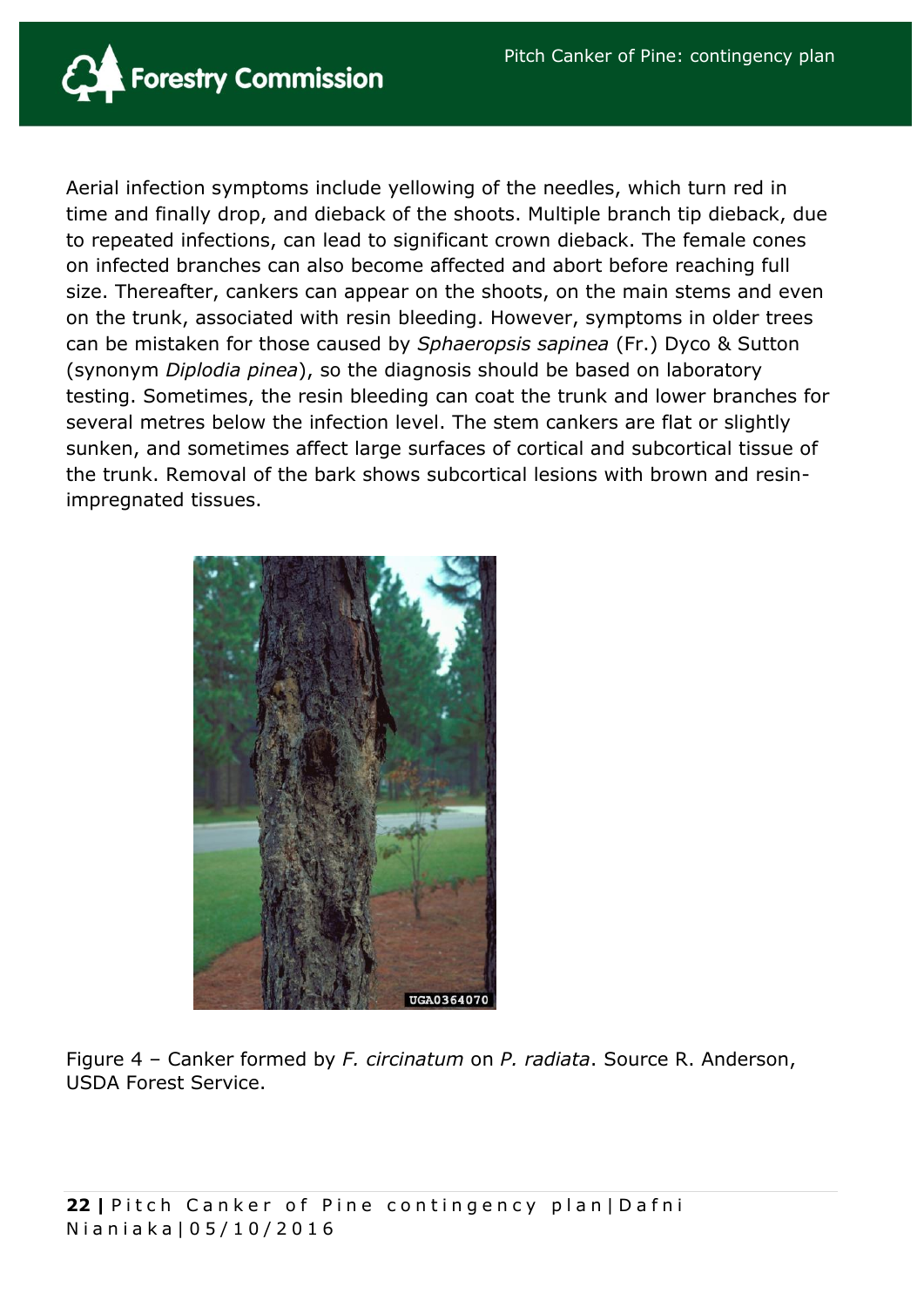![](_page_22_Picture_1.jpeg)

# **Distribution of the organism**

![](_page_22_Figure_3.jpeg)

Figure 5: Distribution of *F. circinatum* at April 2014. Circles represent national records and crosses represent sub-national records. (EPPO PQR database)

In the USA, *F. circinatum* causes disease in 12 south-eastern states and in the Monterey Peninsula and coastal areas of California. It is also present in Mexico, Haiti, Chile and South Africa (but only in nurseries), and in parts of Asia (Japan, Korea and possibly Iraq). It is thought most likely that *F. circinatum* originates from the south-eastern USA or Mexico.

In Europe, *F. circinatum* is a relatively recent arrival and has been reported in nurseries and forests in several countries, namely France and Italy (where it is now considered to have been eradicated), and Spain and Portugal (https://gd.eppo.int/taxon/GIBBCI/distribution). The occurrence of the pathogen is most common in coastal areas of affected EU countries.

The potential for establishment in Europe, based on a CLIMEX analysis reported in the EFSA PRA, indicates that the endangered areas are central and northern Portugal; northern and eastern Spain; southern and coastal areas of France; coastal areas of Italy; and parts of the coastal areas of Greece. The UK climate is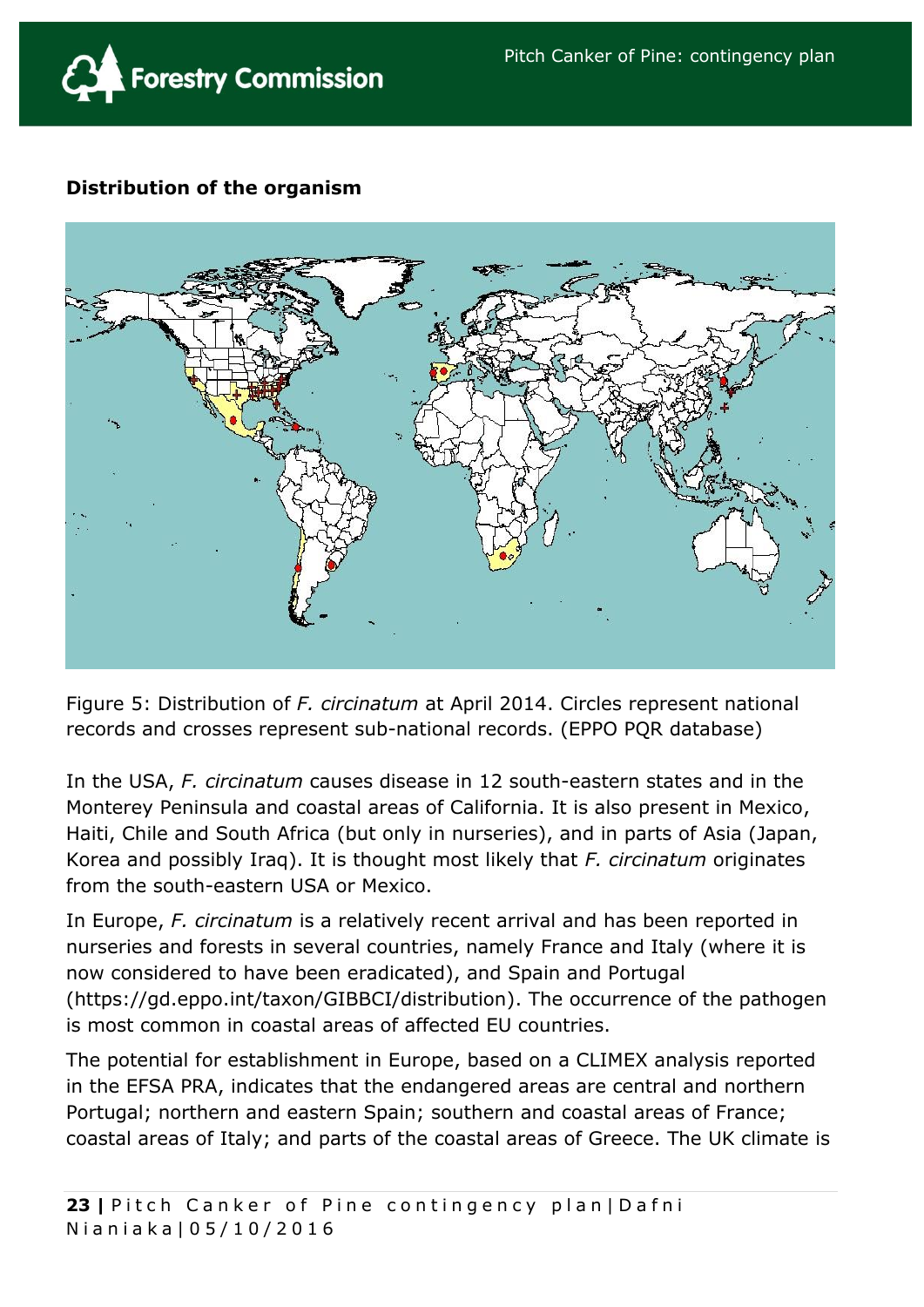![](_page_23_Picture_1.jpeg)

currently considered unsuitable for *F. circinatum* establishment, except in in south-eastern England, where it is considered marginally suitable.

## **Damage impact and controls**

Pitch canker is a chronic problem in the south-eastern USA, where it affects production in plantations, nurseries and seed orchards. As such, it frequently adds to the cost of production, but does not result in large financial losses in most years. Most southern pines are affected to some extent, including loblolly pine (*Pinus taeda)*, which typically sustains only minor damage, whereas slash pine (*P. elliottii)* can be more severely affected. Major epidemics affected slash pine in Florida in the 1970s, with an estimated loss of between 385 and 869 thousands of cubic metres annually in the period from 1974 to 1979 (Dwinell et al., 1985). The use of less-susceptible genotypes, and changes in silvicultural techniques, has greatly reduced the impact since then. Pitch canker can also cause significant losses in pine seedling nurseries, and reduced cone yields in seed orchards, in south-eastern USA.

Pitch canker is an important cause of damage and mortality of *P. radiata* in urban plantings and native forests in California. Costs of tree removal and replacement might eventually amount to several million dollars in severely affected areas (Templeton et al., 1997). Native or planted *P. muricata* and *P. attenuata* are also affected.

Pitch canker has been a serious problem in seedling nurseries in South Africa. It is also found in nurseries in Chile and Spain, but the extent of the problem is not widely known. Pitch canker is apparently only a minor problem in Japan, but is perhaps more serious in Korea.

Control methods around nurseries include greater attention to sanitation, maintaining a robust microbial community which will inhibit root-infecting pathogens, and avoiding practices which predispose trees to disease, such as excessive fertilization and planting in poorly drained soils. In the wider environment limiting the spread of the disease from existing infections is a critical element of management. To this end, branches and logs removed from infected trees should be disposed of locally. Seeds and seedlings can both carry the pathogen, and so should not be moved from infected to non-infected areas. Infections caused by *F. circinatum* are associated with wounds resulting from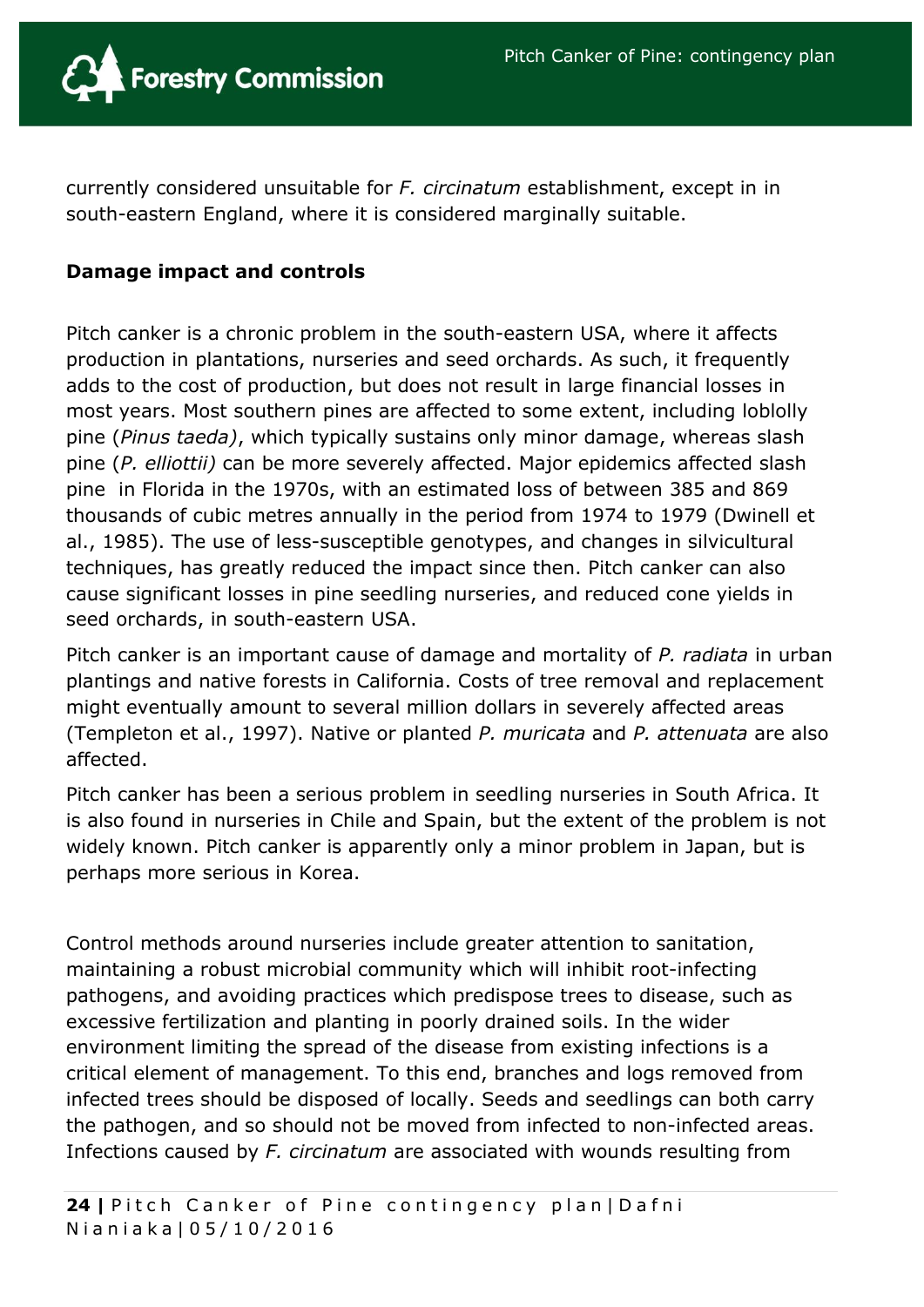![](_page_24_Picture_1.jpeg)

silvicultural practices, such as pruning and seed harvesting, weather-related injuries, and insect activity. The risk of disease in managed plantings can be reduced by limiting pruning operations to cool, dry periods, which are less conducive to infection, and by judicious control of insects which can serve as wounding agents and vectors (Gordon et al 2015).

#### **Main pathways**

#### a) Natural Dispersal

*Wind*: *F. circinatum* produces spores which are wind dispersed and can be detected through spore trapping in proximity to diseased trees, but not in disease-free areas. However, little is known about the limits of airborne dispersal, and the observations suggest that airborne spread occurs over relatively short distances, with possibly longer-range dispersal at intensities which reduce as distance from the main source increases.

*Vectors*: In California, many insects are known to carry the pitch canker pathogen, including pine-associated bark beetles (Coleoptera: Scolytidae) in the genera *Pityophthorus*, *Ips, Conophthorus* and *Ernobius* (Coleoptera: Anobiidae). The pathogen has also been recovered from Lasconotus species, beetles which are thought to be predatory, although it is not known whether they are important as agents of dispersal. In south-eastern USA, *Pissodes nemorensis* and *Rhyacionia* species are suspected vectors and/or wounding agents.

#### b) Movement in Trade and Transport

Longer-distance spread is likely to occur mostly through human-aided movement of infested or infected plant material, including live plants, parts of plants, and wood and bark.

*Plants*: Because infected seedlings might show no symptoms, it is possible for the pathogen to move cryptically in the plant trade. Seedlings and branches or logs cut from diseased trees can also carry the pathogen.

*Wood*: *F. circinatum* can survive for one year or more in infected wood (maintained at moderate temperatures), so movement of infected wood can spread the pathogen. It might be further disseminated by insects which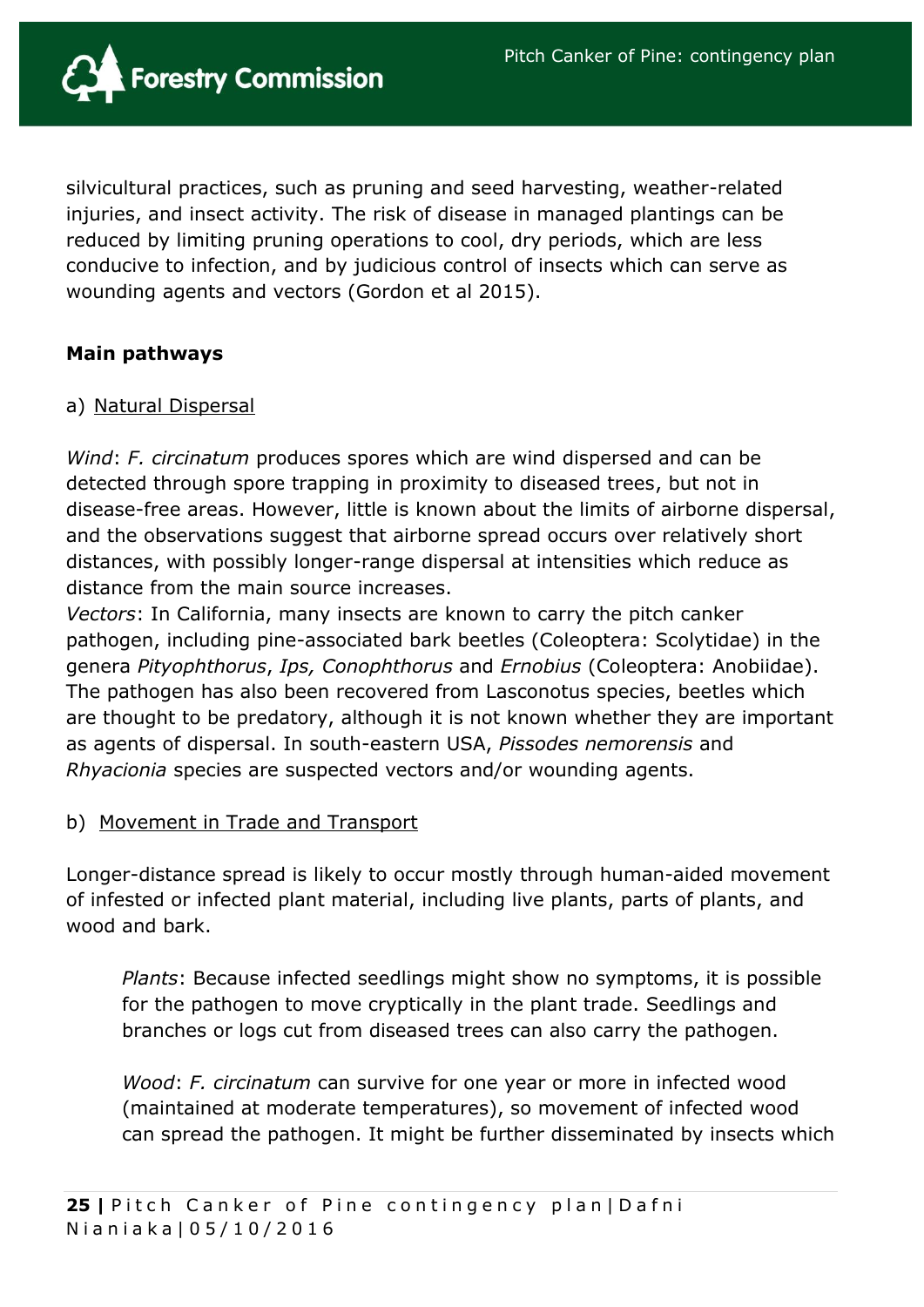![](_page_25_Picture_1.jpeg)

are carried within the wood, and later emerge from it, especially if it still has bark attached.

*Seeds*: *F. circinatum* has been shown to be present in seed both externally and internally.

*Soil*: The pathogen does not survive for long in soil (typically less than 12 weeks, although the time depends on soil type and conditions). However, in some circumstances it might persist long enough for contaminated soil to act as a pathway for disease spread to new areas.

#### c) Silvicultural Practices

Contaminated pruning implement and infected soil on tools or vehicles also represent risks for transport of the pathogen, and biosecurity procedures should be used, including spraying tools, PPE and machinery with disinfectant. Pine litter (fallen needles) from infested areas (which might be used as mulch) might also harbour the pathogen, and should not be moved into non-infested areas. Smalldiameter branches can be chipped to eliminate insects, but the pathogen can survive this process. Debarking logs will eliminate most of the insects likely to carry the pathogen, should they be breeding in this type of material.

## **Import controls**

*F. circinatum* was added in 2002 to the EPPO A2 action list of pests, and endangered EPPO member countries are therefore recommended to regulate it as a quarantine pest. It has since become subject to **European Commission Decision** [2007/433/EC,](http://eur-lex.europa.eu/LexUriServ/LexUriServ.do?uri=OJ:L:2007:161:0066:0069:EN:PDF) which invoked provisional emergency measures to prevent introduction into and spread within the EU. It includes legislation on plant imports and movement within the EU of soil, growing media and wood materials. APHA must be notified of any imports of pine from the EU as per [the requirements of](https://www.gov.uk/guidance/importing-trees-and-plants-to-england-and-wales-from-the-eu)  [the Plant Health Order 2005.](https://www.gov.uk/guidance/importing-trees-and-plants-to-england-and-wales-from-the-eu)

Seeds of *Pinus* spp. imported from countries where *F. circinatum* is present should also be free from the pathogen, and can be subject to specific tests. There is a risk of introduction with soil but, in general, most EPPO countries prohibit the import of soil, and restrict the import from other continents of plants with soil. These measures should be effective against *F. circinatum*.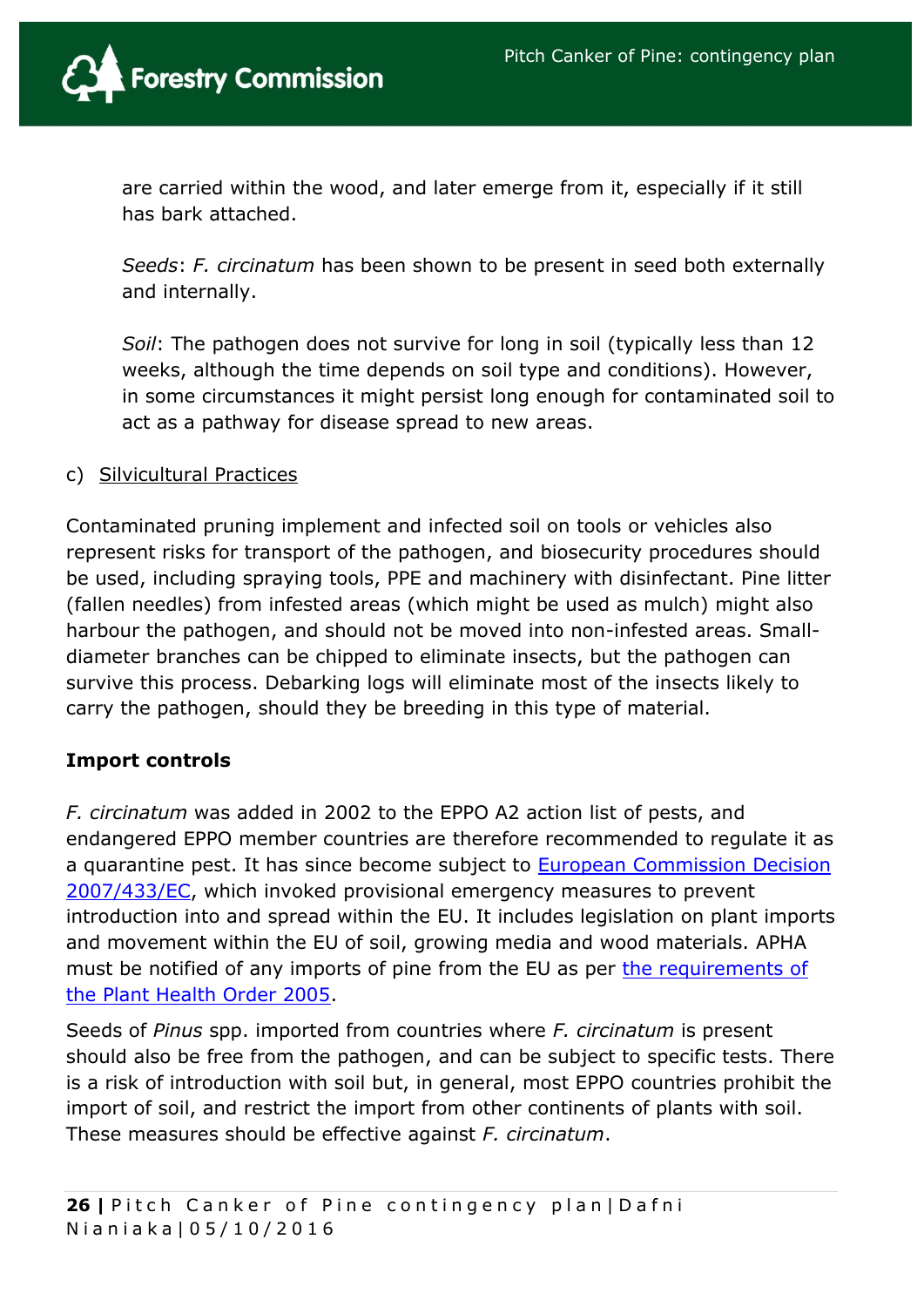![](_page_26_Picture_1.jpeg)

## **Appendix 2 – Alert status categories – (based on alert status levels for draft Defra generic contingency plan)**

| <b>ALERT</b> | <b>STATUS</b>                                                                                                                                                                                                     | <b>COMMAND LEVEL</b>                                                                                                                                                                                                       |
|--------------|-------------------------------------------------------------------------------------------------------------------------------------------------------------------------------------------------------------------|----------------------------------------------------------------------------------------------------------------------------------------------------------------------------------------------------------------------------|
| White        | Plant pest or disease with<br>potential for limited<br>geographical spread                                                                                                                                        | Instigation of incident<br>management plan involving<br>operational command at<br>appropriate level, and<br>implementation of Standard<br>Operating Procedures or<br>scientific advice where<br>applicable                 |
| <b>Black</b> | Significant plant pest or<br>disease with potential for<br>limited geographical spread                                                                                                                            | Instigation of incident<br>management plan, usually<br>involving joint tactical and<br>operational command at<br>appropriate level.<br>Implementation of plant<br>pest/disease-specific response<br>plans where applicable |
| Amber        | Serious plant pest or<br>disease with potential for<br>relatively slow, but<br>extensive, spread leading<br>to host death and/or major<br>economic, food security or<br>environmental impacts                     | Instigation of incident<br>management plan usually<br>involving joint strategic and<br>tactical command, and plant<br>pest/disease-specific response<br>plans where applicable                                             |
| Red          | Serious or catastrophic<br>plant pest or disease with<br>potential for rapid and<br>extensive geographical<br>spread leading to host<br>death and/or major<br>economic, food security or<br>environmental impacts | Instigation of incident<br>management plan involving<br>strategic, tactical and<br>operational command, and<br>implementation of plant<br>pest/disease-specific response<br>plans where applicable                         |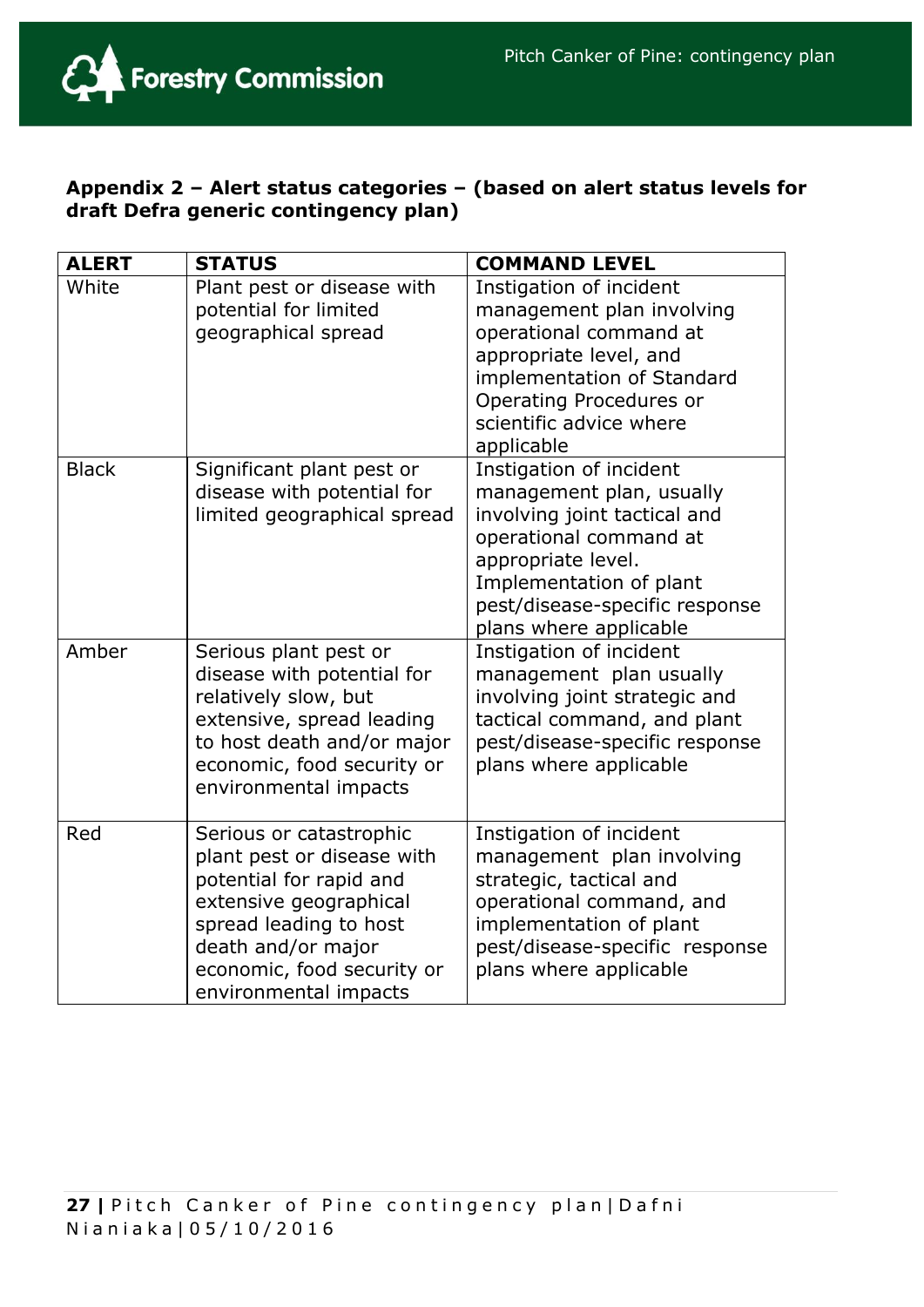![](_page_27_Picture_1.jpeg)

## **Appendix 3: Relevant legislation**

#### **Domestic:**

[The Waste Management Licensing \(Scotland\) Regulations 2011](http://www.legislation.gov.uk/ssi/2011/228/made) [The Environmental Permitting \(England and Wales\) Regulations 2010](http://www.legislation.gov.uk/uksi/2010/675/contents/made) [Natural Environment and Rural Communities Act 2006](http://www.legislation.gov.uk/ukpga/2006/16/contents) [Plant Health \(Forestry\) Order 2005](http://www.forestry.gov.uk/pdf/Final-unofficial-consolidated-PHFO-Nov2014.pdf/$FILE/Final-unofficial-consolidated-PHFO-Nov2014.pdf) [Plant Health \(England\) \(Amendment\) Order 2015](http://www.legislation.gov.uk/uksi/2015/1827/contents/made) [The Plant Health \(Forestry\) \(Amendment\) \(Wales\) Order 2015](http://www.legislation.gov.uk/wsi/2015/1723/contents/made) [Plant Health Act 1967](http://www.legislation.gov.uk/ukpga/1967/8/contents) [Forestry Act 1967](http://www.legislation.gov.uk/ukpga/1967/10/contents)

#### **European:**

[EC Council Directive 2000/29/EC](http://eur-lex.europa.eu/legal-content/EN/TXT/?qid=1422034625826&uri=CELEX:02000L0029-20140630) [Decision 2007/433/EC](http://eur-lex.europa.eu/LexUriServ/LexUriServ.do?uri=OJ:L:2007:161:0066:0069:EN:PDF) [2014/78/EU](http://eur-lex.europa.eu/legal-content/EN/TXT/?uri=celex:32014L0078)

#### **References**

CABI 2015, *Gibberella circinata* datasheet. http://www.cabi.org/isc/datasheet/25153#20127201272)

Coutinho, T.A., Wingfield, M.J., Viljoen A., Britz, H. & Marasas, W.F.O., (1997) Pitch canker of pines: a Southern African perspective. In: Proceedings of the ISTA Tree Seed Pathology Meeting (Ed. ProchazkovaZ & SutherlandJR), pp. 29– 35. Opocno, Czech Republic, 9–11 October 1996. International Seed Testing Association, Zurich (CH).

Dwinell LD, Barrows-Braddus JB, Kuhlman EG, 1985. Pitch canker: a disease complex of southern pines. Plant Disease, 69(3):270-276; [8 col. fig.]; 26.

European Food Standards Agency Pest Risk Analysis (2010) EFSA Journal; 8(6):1620

EPPO (European & Mediterranean Plant Protection Organization), 2009. Diagnostic protocol on *Gibberella circinata*. EPPO standard for identification PM 7/91 (1), 2009. EPPO Bulletin 39, 298-309.

Gordon T.R., Swett C. & Wingfield M.J. (2015) Management of *Fusarium* diseases affecting conifers. Crop protection, 73, 28-39.